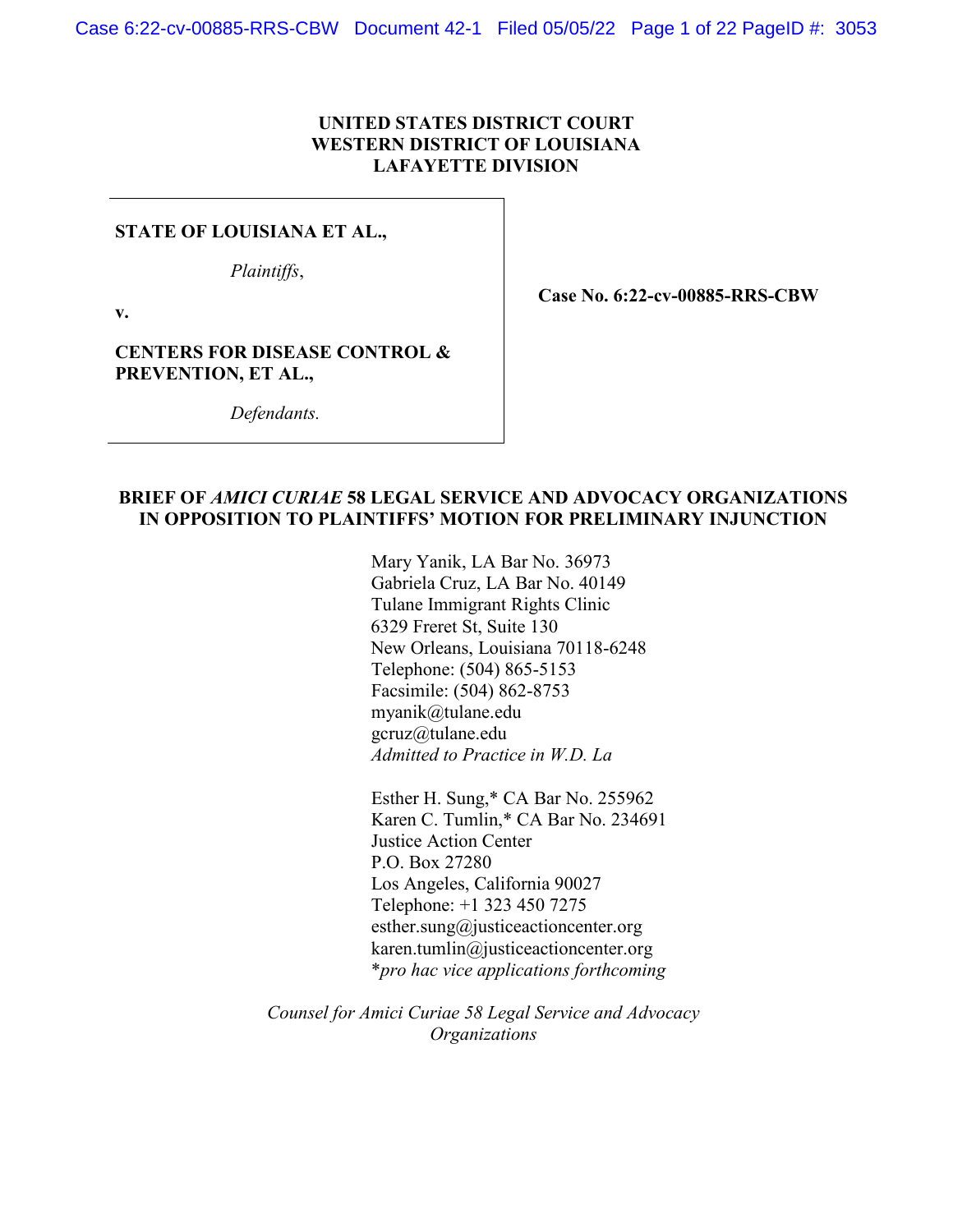Case 6:22-cv-00885-RRS-CBW Document 42-1 Filed 05/05/22 Page 2 of 22 PageID #: 3054

# **TABLE OF CONTENTS**

# **Page**

| I. |    | THE PUBLIC INTEREST STRONGLY FAVORS TERMINATION OF THE<br>TITLE 42 ORDER BECAUSE OF ITS ENORMOUS HUMAN COST 6                                      |  |  |
|----|----|----------------------------------------------------------------------------------------------------------------------------------------------------|--|--|
|    | A. | The Title 42 Order Subjects Asylum Seekers to Kidnapping, Rape,                                                                                    |  |  |
|    | Β. | Ending the Title 42 Order is Also In the Public Interest Because It Would<br>Prevent Further Unnecessary Traumatization of Unaccompanied Children. |  |  |
|    |    |                                                                                                                                                    |  |  |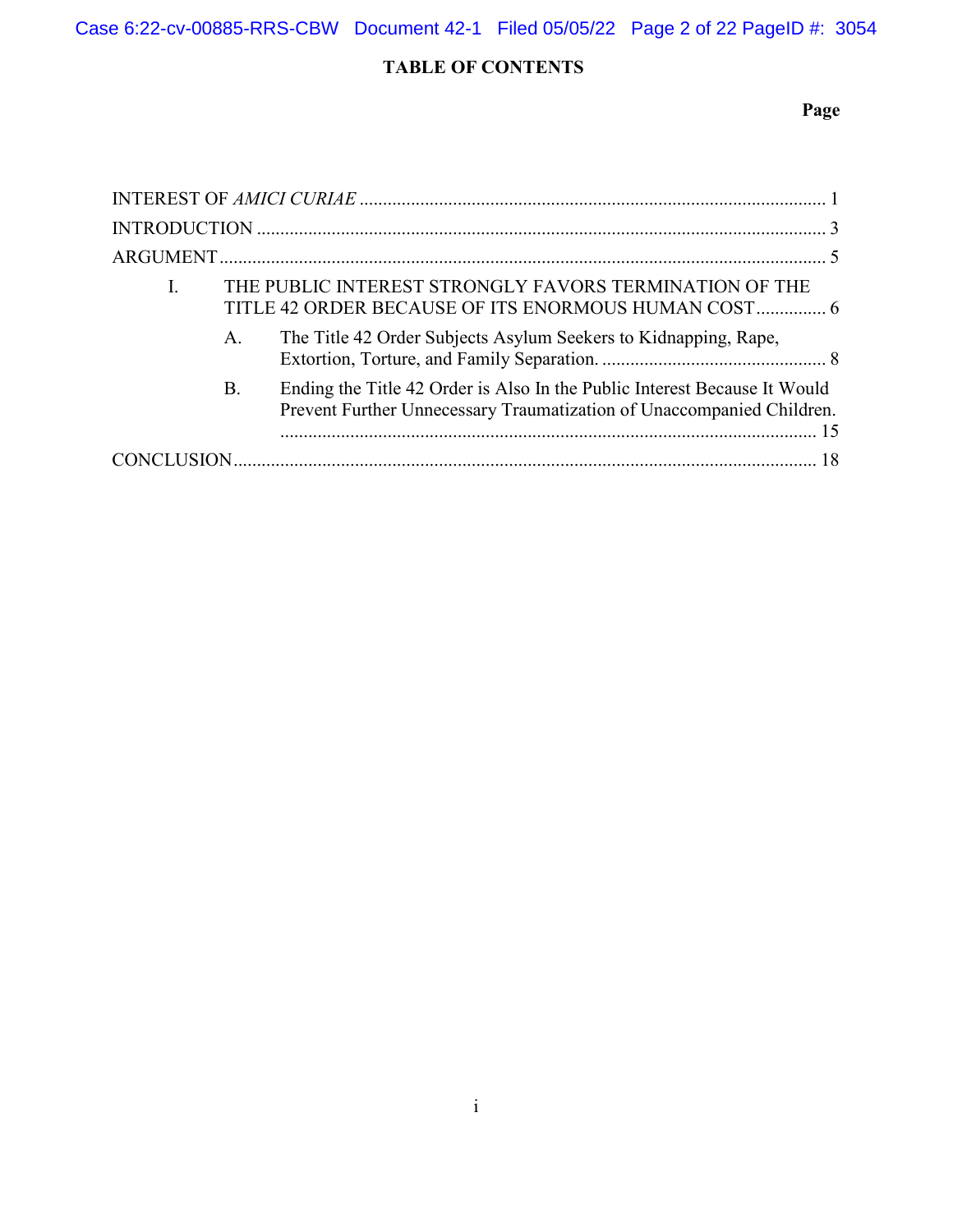# **TABLE OF AUTHORITIES**

*Cases*

# **Page(s)**

| Capital Area Immigrant Rights Coal. v. Trump, No. 1:19-cv-02117-TJK (D.D.C. filed July 16, |
|--------------------------------------------------------------------------------------------|
|                                                                                            |
|                                                                                            |
|                                                                                            |
|                                                                                            |
|                                                                                            |
|                                                                                            |
|                                                                                            |
| Immigrant Defenders Law Center v. U.S. Dep't of Homeland Security, No. 2:21-cv-00395-FMO-  |
| Immigrant Defenders Law Center v. Wolf, No. 2:20-cv-09893-JGB-SHK (C.D. Cal. filed Oct.    |
|                                                                                            |
| Louisiana v. Becerra, No. 3:21-cv-04370, 2022 WL 16571 (W.D. La. Jan. 1, 2022)  4          |
| Miss. Power & Light Co. v. United Gas Pipe Line Co., 760 F.2d 618 (5th Cir. 1985) 4, 7     |
| Ms. L. v. Immigration & Customs Enf't, 310 F. Supp. 3d 1133 (S.D. Cal. 2018) 11            |
|                                                                                            |
|                                                                                            |
| Peregrino Guevara v. Witte, No. 6:20-CV-01200, 2020 WL 6940814 (W.D. La. Nov. 17, 2020) 8  |
| Tex. Med. Providers Performing Abortion Servs. v. Lakey, 667 F.3d 570 (5th Cir. 2012) 6    |
|                                                                                            |
|                                                                                            |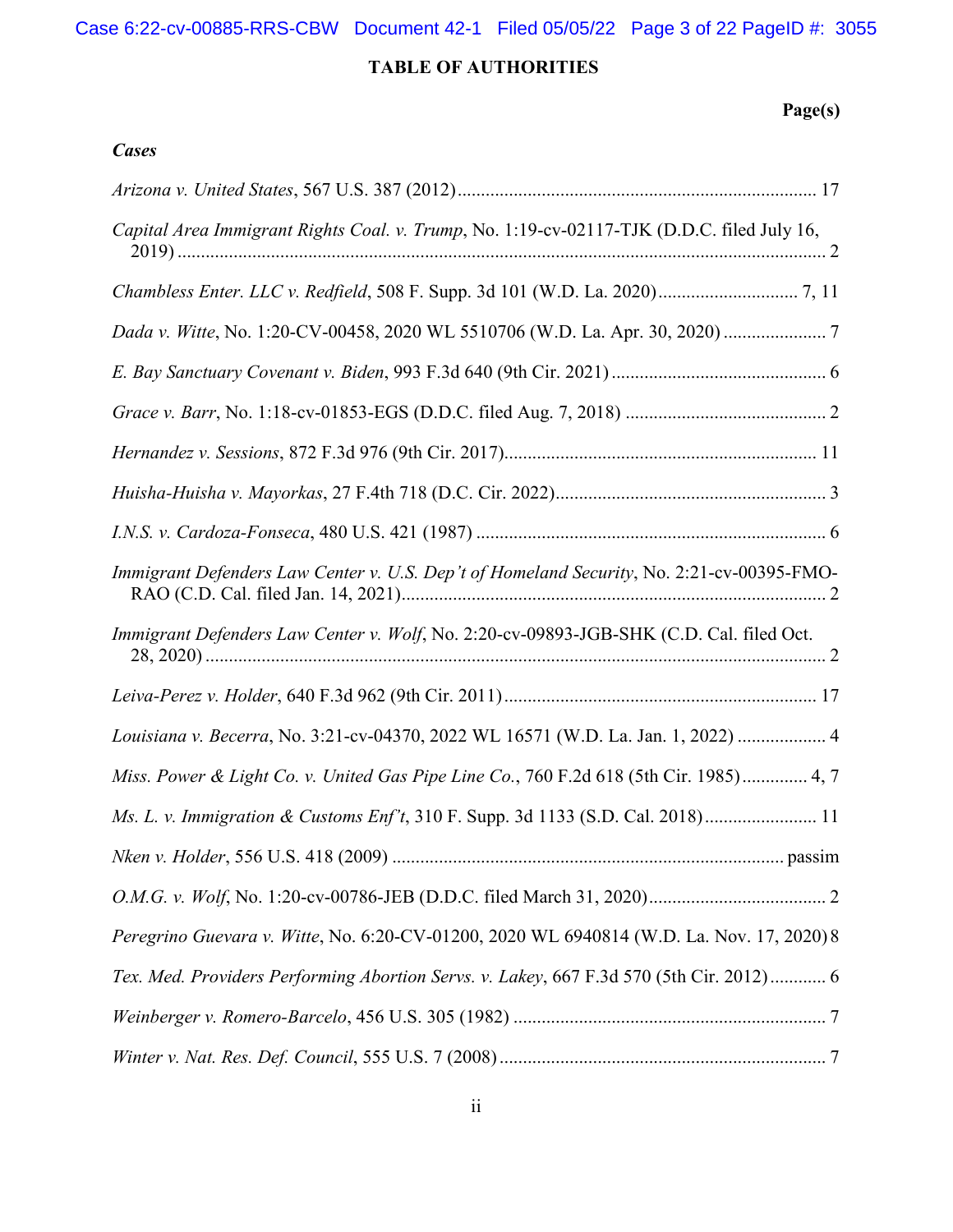# **TABLE OF AUTHORITIES (CONTINUED)**

# **Page**

| <b>Statutes</b>                                                                                                                                                                                                                                                      |
|----------------------------------------------------------------------------------------------------------------------------------------------------------------------------------------------------------------------------------------------------------------------|
|                                                                                                                                                                                                                                                                      |
|                                                                                                                                                                                                                                                                      |
|                                                                                                                                                                                                                                                                      |
|                                                                                                                                                                                                                                                                      |
| <b>Other Authorities</b>                                                                                                                                                                                                                                             |
| Extending Title 42 Would Escalate Dangers, Exacerbate Disorder, and Magnify Discrimination,<br>Human Rights First (April 27, 2022), available at<br>https://www.humanrightsfirst.org/resource/extending-title-42-would-escalate-dangers-                             |
|                                                                                                                                                                                                                                                                      |
| Hamed Aleaziz, Border Officials Turned Away Unaccompanied Immigrant Children More Than<br>13,000 Times Under Trump's Pandemic Policy, BuzzFeed News (Oct. 28, 2020), available at<br>https://www.buzzfeednews.com/article/hamedaleaziz/border-officials-turned-away- |
| Mexico: Abuses Against Asylum Seekers at US Border, Human Rights Watch (Mar. 5, 2021),<br>available at https://www.hrw.org/news/2021/03/05/mexico-abuses-against-asylum-seekers-us-                                                                                  |
| Nisha Venhat, Black Immigrants Are Facing Rampant Racism in Mexico While Waiting for US<br>Asylum: "We Have No Choice," Buzzfeed News (March 27, 2021), available at<br>https://www.buzzfeednews.com/article/nishavenkat/black-immigrants-racism-mexico-asylum       |
| Order Suspending the Right to Introduce Certain Persons From Countries Where a Quarantinable                                                                                                                                                                         |
| Priscilla Alvarez, At Least 650 Migrants Died Crossing the US-Mexico Border, the Most Since<br>2014, International Agency Says, CNN (Dec. 9, 2021), available at<br>https://www.cnn.com/2021/12/09/politics/migrants-dying-crossing-us-mexico-                       |
| Public Health Reassessment and Order Suspending the Right to Introduce Certain Persons From<br>Countries Where a Quarantinable Communicable Disease Exists, 86 Fed. Reg. 42828-02                                                                                    |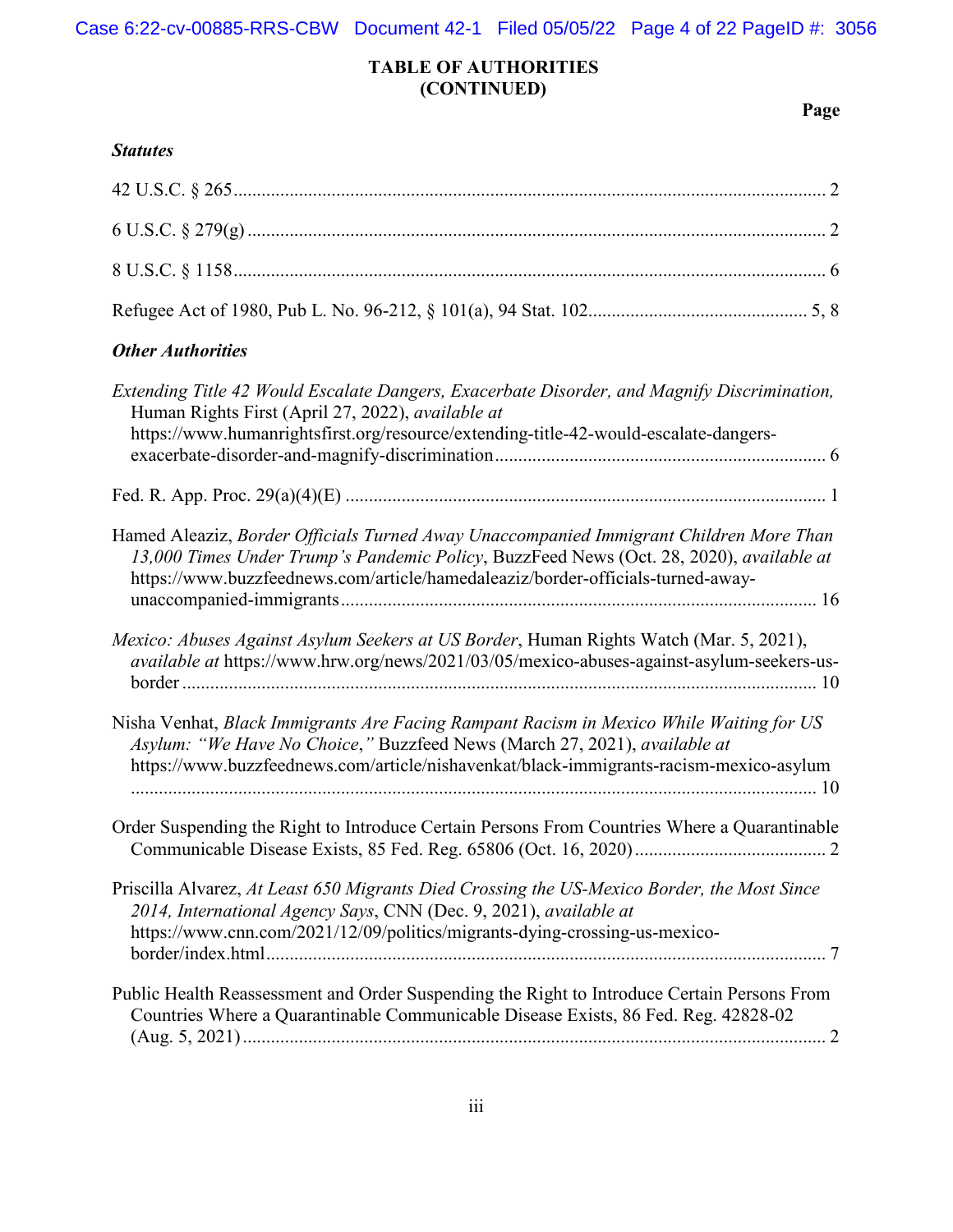## **INTEREST OF** *AMICI CURIAE***[1](#page-4-1)**

<span id="page-4-0"></span>*Amici Curiae* are 58 legal service and advocacy organizations—including public interest law firms—who serve immigrant communities throughout the country, including organizations based in Louisiana and many along the border in Texas, Arizona, and California. [2](#page-4-2) *Amici* are invested in ensuring that all people, including immigrants, are treated with dignity and share a common mission of advancing and protecting the constitutional and statutory rights of individuals seeking asylum and legal status in the United States. *Amici* have worked for decades to improve immigrants' access to

 $\overline{a}$ 

<span id="page-4-1"></span><sup>&</sup>lt;sup>1</sup> The parties have consented to the filing of this brief. *See* Unopposed Motion of Justice Action Center for Leave to File Brief of *Amici Curiae* 58 Legal Service and Advocacy Organizations in Opposition to Plaintiffs' Motion for Preliminary Injunction. No party's counsel authored this brief in whole or in part, and no person or entity other than *amici* and their counsel made a monetary contribution intended to fund the preparation or submission of this brief. *Cf.* Fed. R. App. Proc.  $29(a)(4)(E)$ .

<span id="page-4-2"></span><sup>2</sup> *Amici* are ACLU Foundation of Louisiana, Advocating Opportunity, Al Otro Lado, ALAS, Arizona Justice For Our Neighbors, Asylum Seeker Advocacy Project (ASAP), Black Alliance for Just Immigration (BAJI), Bridges Faith Initiative, Cameroon American Council, Cleveland Jobs with Justice, Coalition for Humane Immigrant Rights (CHIRLA), Columbia Law School Immigrants' Rights Clinic, Community Asylum Seekers Project, Comunidad Maya Pixan Ixim, Disciples Immigration Legal Counsel, Doctors for Camp Closure, Florence Immigrant & Refugee Rights Project, Freedom Network USA, HIAS, Hispanic Federation, Home is Here NOLA, Human Rights First, Human Rights Initiative of North Texas, Immigrant Defenders Law Center, Immigrant Law Center of Minnesota, Immigrants' Rights Law Group, Immigration Services and Legal Advocacy, International Refugee Assistance Project, Jewish Activists for Immigration Justice, Justice Action Center, Justice for Our Neighbors El Paso, Justice in Motion, Kids in Need of Defense (KIND), Latin America Working Group (LAWG), Lawyers for Good Government, Louisiana Advocates for Immigrants in Detention, LSN Legal LLC, Migrant Center for Human Rights, National Immigration Law Center, National Justice for Our Neighbors, Oasis Legal Services, Refugee and Immigrant Center for Education and Legal Services (RAICES), Robert F. Kennedy Human Rights, Save the Children, Service Employees International Union (SEIU), SMW Legal LLC, South Carolina Appleseed Legal Justice Center, Student Clinic for Immigrant Justice, Tahirih Justice Center, The Advocates for Human Rights, The Southern Poverty Law Center, Tulane Immigrant Rights Clinic, UCSF Health and Human Rights Initiative, VECINA, Voces Unidas: Louisiana Immigrant's Rights Coalition, Volunteer Lawyers for Justice, Women's Refugee Commission, and Young Center for Immigrant Children's Rights. This brief does not represent the institutional views of Tulane University, if any.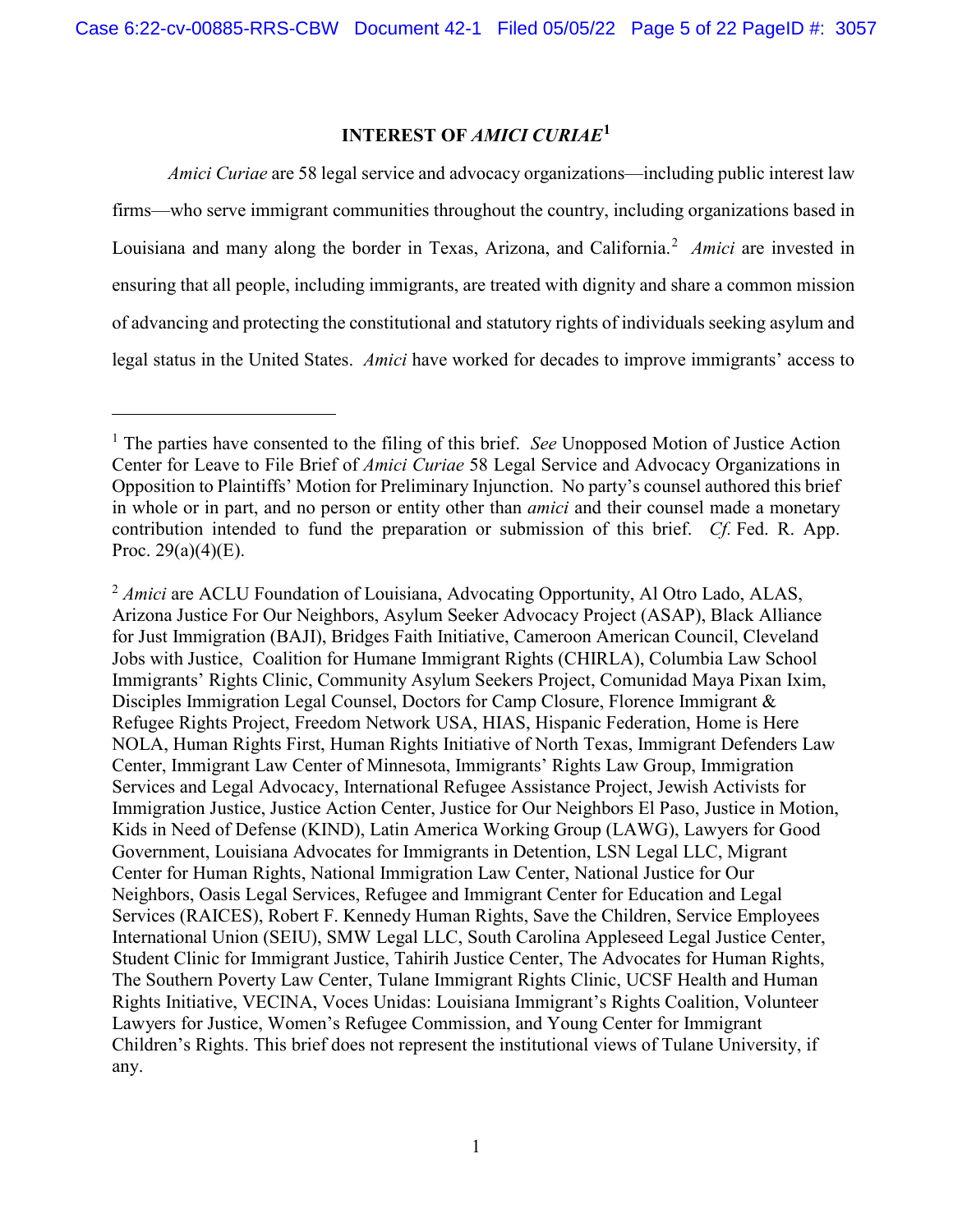legal services and representation, to ensure immigrants arriving in the United States can pursue all relief they are entitled to seek under the law, and to ensure immigrants' constitutional due process and other rights are upheld.

Collectively, *amici* serve tens of thousands of immigrants annually, including through providing direct services and legal services. Relevant here, many of *amici*'s clients seek relief at the U.S.-Mexico border and have been subject to Defendants' summary expulsions of immigrants pursuant to the purported health order initially adopted by the Trump administration under 42 U.S.C. § 265 (the "Title 42 Order"). *See* Order Suspending the Right to Introduce Certain Persons From Countries Where a Quarantinable Communicable Disease Exists, 85 Fed. Reg. 65806 (Oct. 16, 2020); Public Health Reassessment and Order Suspending the Right to Introduce Certain Persons From Countries Where a Quarantinable Communicable Disease Exists, 86 Fed. Reg. 42828-02 (Aug. 5, 2021). Also relevant to this case, several *amici* contract with the federal government to represent unaccompanied children, $3$  a particularly vulnerable population that especially suffers from expulsions under the Title 42 Order.

In addition to providing a variety of services to immigrant populations in the U.S., multiple *amici* have litigated to protect immigrants' rights to access asylum and other relief under U.S. law and have appeared as *amici* in cases like this one that impact their organizational missions and ability to serve clients. *E.g.*, *Immigrant Defenders Law Center v. U.S. Dep't of Homeland Security*, No. 2:21-cv-00395-FMO-RAO (C.D. Cal. filed Jan. 14, 2021); *Immigrant Defenders Law Center v. Wolf*, No. 2:20-cv-09893-JGB-SHK (C.D. Cal. filed Oct. 28, 2020); *O.M.G. v. Wolf*, No. 1:20-cv-00786-JEB (D.D.C. filed March 31,2020); *Capital Area Immigrant Rights Coal. v. Trump*, No. 1:19 cv-02117-TJK (D.D.C. filed July 16, 2019).

*Amici* have a strong interest in this case, which attempts to limit the ability of immigrants to request and access a legal process afforded to them by federal law. Indeed, Plaintiffs ask the Court

<span id="page-5-0"></span> $3$  An unaccompanied child has "no lawful immigration status in the United States;" has not turned 18 years old; and has "no parent or legal guardian in the United States [] available to provide care and physical custody."  $6$  U.S.C.  $\S$  279(g).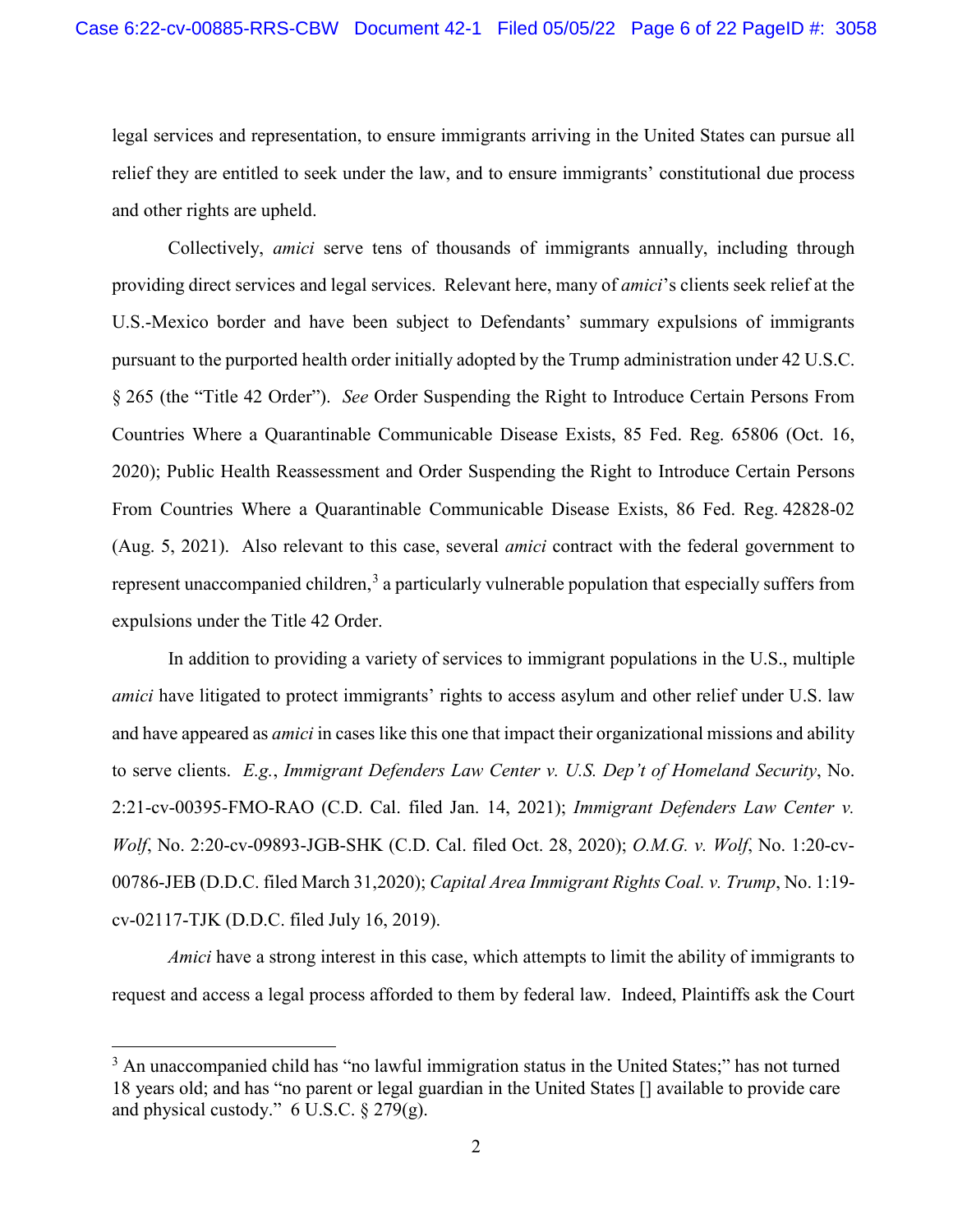to require Defendants to summarily expel migrants under the Title 42 Order, which is itself subject to pending litigation due to its illegality. *See, e.g.*, *Huisha-Huisha v. Mayorkas*, 27 F.4th 718, 733, 735 (D.C. Cir. 2022) (affirming preliminary injunction of Title 42 expulsions to prohibit the government from expelling migrants to countries where they are likely to be persecuted or tortured, and remanding for further consideration of other claims) (mandate subsequently stayed until May 23, 2022). Given their work representing and advocating for immigrants affected by the Title 42 Order, *amici* have a compelling interest in the outcome of this litigation.

*Amici* respectfully submit this brief to assist the Court in evaluating the merits of Plaintiffs' pending Motion for Preliminary Injunction. In light of their experience working with individuals subject to the Title 42 Order, *amici* believe they will offer the Court a unique perspective as to the public interest and why it overwhelmingly favors upholding Defendants' decision to stop summarily expelling migrants on purported public health grounds, particularly at this point in the pandemic. Plaintiffs' efforts to set aside Defendants' decisions jeopardize *amici*'s interests by potentially harming the tens of thousands of individuals whom *amici* represent.

#### **INTRODUCTION**

<span id="page-6-0"></span>In March 2020, former President Trump issued an order under Title 42 of the United States Code, ostensibly on public health grounds, that effectively prevented any asylum seeker arriving at the southern border from requesting and accessing the legal process and humanitarian protections afforded to them by U.S. law. For the last two years, that order and subsequent extensions (collectively, the "Title 42 Order") have been used to categorically shut the door on tens of thousands of people seeking safety, notwithstanding that the Title 42 Order never had a sound public health justification and defied recommendations of the World Health Organization. Thus, for the last two years—notwithstanding a sustained chorus of objections to the purported public health rationale of the Title 42 Order—the federal government has summarily expelled (without process) vulnerable migrants, either back to their home countries and the conditions which caused them to flee in the first place, or to Mexico, where migrants are preyed upon by gangs and cartels for kidnappings, rape, violent attacks, and death.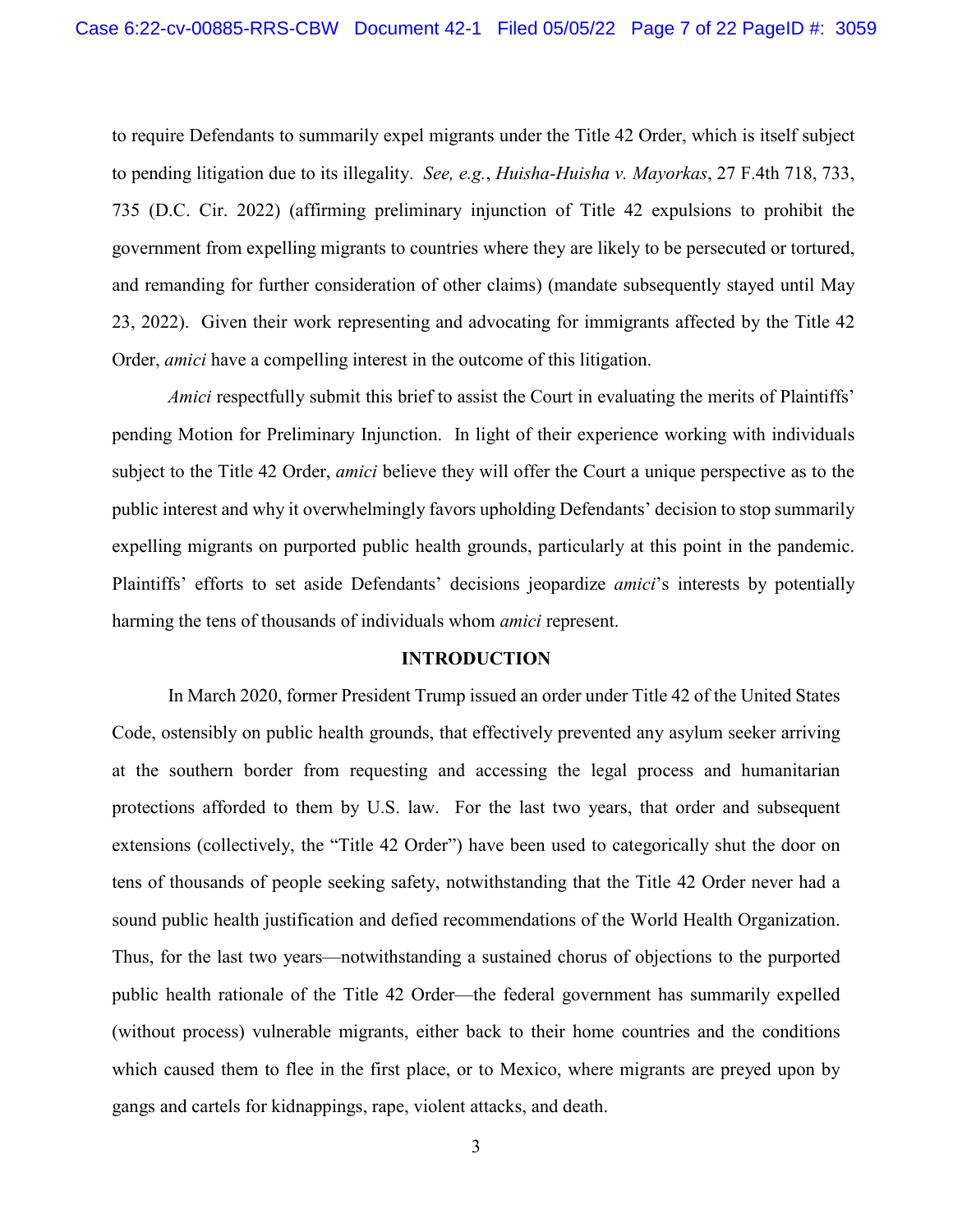On April 1, 2022, Director Rochelle Walensky of the Centers for Disease Control and Prevention issued a Public Health Determination and Order terminating expulsions under the Title 42 Order, with an implementation date of May 23, 2022 (the "Termination Order"). Public Health Determination and Order Regarding the Right to Introduce Certain Persons from Countries Where a Quarantinable Communicable Disease Exists (Apr. 1, 2022), Compl., Ex. A, ECF No. 1-1, at 29. The Director determined that the "suspension of the introduction of covered noncitizens [subject to the Title 42 Order] is no longer required in the interest of public health . . . particularly in light of less burdensome measures that are now available to mitigate the introduction, transmission, and spread of COVID-19." *Id.* at 5.

Plaintiffs seek to enjoin the Termination Order in its entirety, requesting that mass, summary expulsions of asylum-seeking migrants continue in perpetuity. Compl., ECF No. 1, at 37–38, 41. Plaintiffs argue that they will be not just injured, but irreparably harmed, if the Department of Homeland Security ("DHS") considers asylum claims through the procedure outlined in the Immigration and Nationality Act ("INA"), just as the federal government did for several decades prior to March 2020. *See* Pls. Mem. Supp. Mot. Prelim. Inj. ("Pls. Mot."), ECF. No. 13-1, at 40–41. Their arguments are unsupported by evidence and without merit.

The public interest factor of the preliminary injunction standard "requires the court to consider what public interests may be served by granting or denying a preliminary injunction," *Louisiana v. Becerra*, No. 3:21-cv-04370, 2022 WL 16571, at \*15 (W.D. La. Jan. 1, 2022) (citation omitted), which reflects a "judicial concern about the impact of legal decisions on society as a whole," *Miss. Power & Light Co. v. United Gas Pipe Line Co.*, 760 F.2d 618, 626 (5th Cir. 1985). This factor weighs heavily against Plaintiffs' requested injunction because the Title 42 Order subjects migrants to further trauma and violence, including rape, kidnapping, extortion, and even death. The CDC's order terminating expulsions under Title 42 furthers the public interest by ensuring that these individuals are not returned to harm by the U.S. government. *See Nken v. Holder*, 556 U.S. 418, 436 (2009).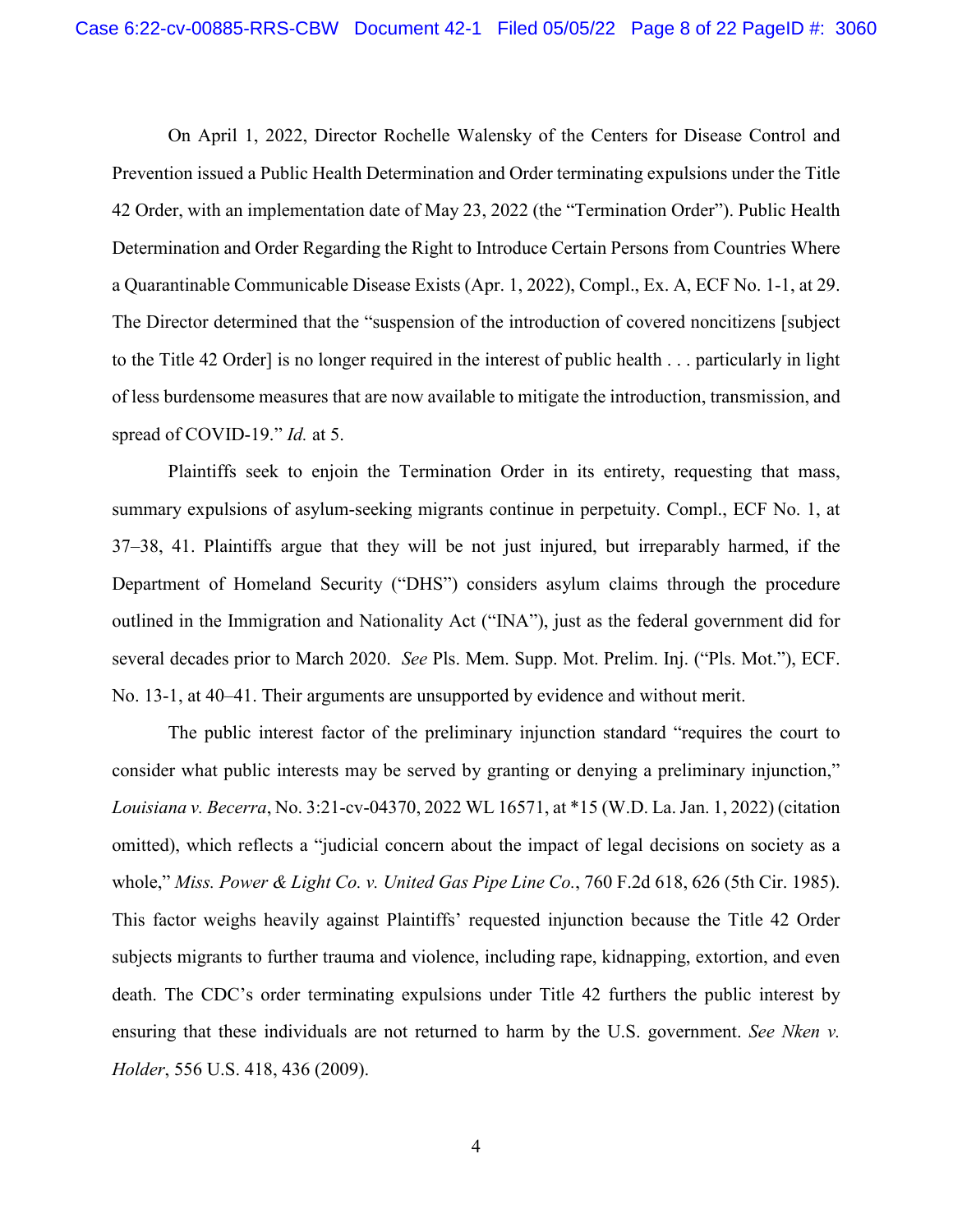For these reasons, set forth in greater detail below, the Court should deny Plaintiffs' Motion for Preliminary Injunction.

#### **ARGUMENT**

<span id="page-8-0"></span>Plaintiffs ask the Court to issue a preliminary injunction prohibiting Defendants from implementing the Termination Order issued by CDC Director Walensky, and thereby to require the federal government to continue applying the Title 42 Order to summarily expel migrants, en masse, without regard to the statutory procedures that Congress established in the INA. Plaintiffs cannot justify such relief. Defendants thoroughly explain why Plaintiffs' claims lack merit and how Plaintiffs have additionally failed to substantiate any threat of injury absent an injunction, much less a *substantial* threat of *irreparable* harm; *amici* will not repeat those arguments here. *See* Defs. Mem. Opp'n Pls. Mot. Prelim. Inj., ECF No. 40 ("Opp.") at 20–39. *Amici* instead address the final preliminary injunction factor relating to the public interest, which is of particular significance to them because of the effects the requested injunction would have on the tens of thousands of individuals, especially vulnerable immigrant children and families, whom *amici* serve.

Other than repeating their merits argument, Plaintiffs' solitary argument for why enjoining the Termination Order is in the public interest is their assertion that the resumed, ordinary operation of U.S. immigration law is contrary to the public interest because it will result in more immigrants in the United States and in the Plaintiff States. *See* Pls. Mot. at 41 (claiming that an injunction would protect the federal government from the "self-inflicted harm" allegedly caused when the federal government provides migrants seeking humanitarian protection with the process Congress created). But Congress has already decided that providing asylum seekers with its prescribed process—the process that Plaintiffs want enjoined—*is* in the public interest. *See, e.g.*, Refugee Act of 1980, Pub L. No. 96-212, § 101(a), 94 Stat. 102 ("The objectives of [the Act] are to provide a permanent and systematic procedure for the admission to this country of refugees [and asylees] of special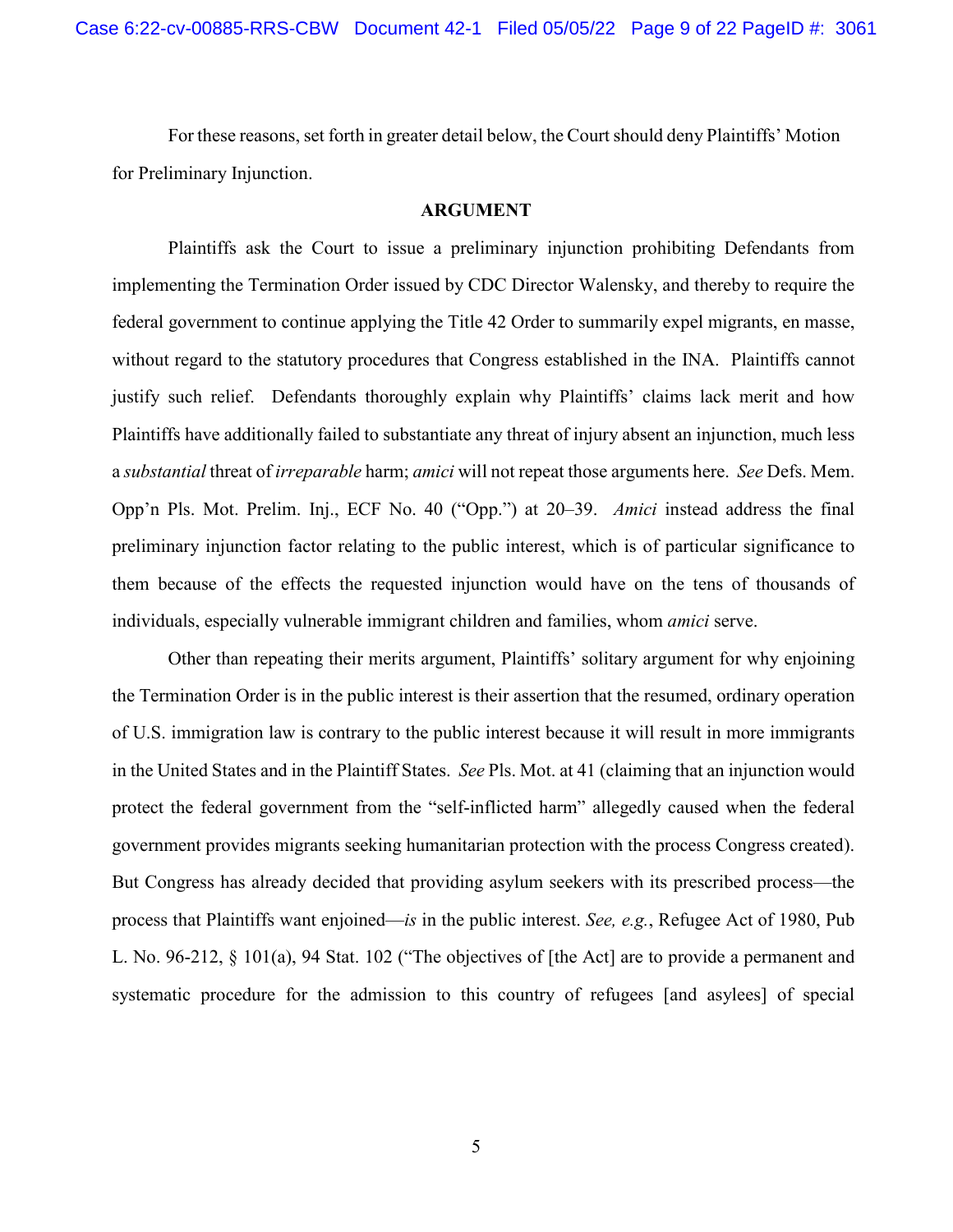### Case 6:22-cv-00885-RRS-CBW Document 42-1 Filed 05/05/22 Page 10 of 22 PageID #: 3062

humanitarian concern to the United States  $\dots$ .").<sup>[4](#page-9-1)</sup> Plaintiffs' argument is thus plainly inadequate to satisfy their burden. *See Tex. Med. Providers Performing Abortion Servs. v. Lakey*, 667 F.3d 570, 574 (5th Cir. 2012) ("[A] preliminary injunction is an extraordinary remedy which should not be granted unless the party seeking it has clearly carried the burden of persuasion on all four requirements.") (citation omitted). This failure alone is sufficient to deny Plaintiffs' motion. *Id.*

In any event, the public interest would be substantially harmed by the requested relief. Plaintiffs' proposed injunction would continue to subject migrants—including unaccompanied children, families, and migrants with family already in the United States—to dangerous and traumatic conditions in Mexico and/or in their home countries. There is no legal, moral, or humane argument that the incalculable human cost exacted by the Title 42 Order can possibly be in the public interest.

#### <span id="page-9-0"></span>**I. THE PUBLIC INTEREST STRONGLY FAVORS TERMINATION OF THE TITLE 42 ORDER BECAUSE OF ITS ENORMOUS HUMAN COST**

The public interest strongly favors terminating the Title 42 Order because of the enormous human cost the Order inflicts. Just since President Biden was inaugurated, there have been more than 10,000 documented cases of violence against asylum seekers stuck in Mexico because of the Title 42 Order, including kidnapping, rape, torture, and other violent attacks.<sup>[5](#page-9-2)</sup> The Title 42 Order's effective elimination of the statutory right to apply for asylum and the closure of U.S. ports of entry have also forced migrants desperately seeking safety in the United States to take more dangerous

<span id="page-9-1"></span><sup>&</sup>lt;sup>4</sup> See also id. ("IIt is the historic policy of the United States to respond to the urgent needs of persons subject to persecution in their homelands . . . ."); *accord I.N.S. v. Cardoza-Fonseca*, 480 U.S. 421, 432–33 (1987) (discussing the "abundant evidence" of Congressional intent to conform "our asylum law to the United Nation's Protocol to which the United States has been bound since 1968"); *E. Bay Sanctuary Covenant v. Biden*, 993 F.3d 640, 669 (9th Cir. 2021) (finding that 8 U.S.C. § 1158 reflects Congress's intent that "migrants arriving anywhere along the United States's borders may apply for asylum").

<span id="page-9-2"></span><sup>5</sup> *Extending Title 42 Would Escalate Dangers, Exacerbate Disorder, and Magnify Discrimination,* Human Rights First (April 27, 2022), *available at* https://www.humanrightsfirst.org/resource/extending-title-42-would-escalate-dangersexacerbate-disorder-and-magnify-discrimination.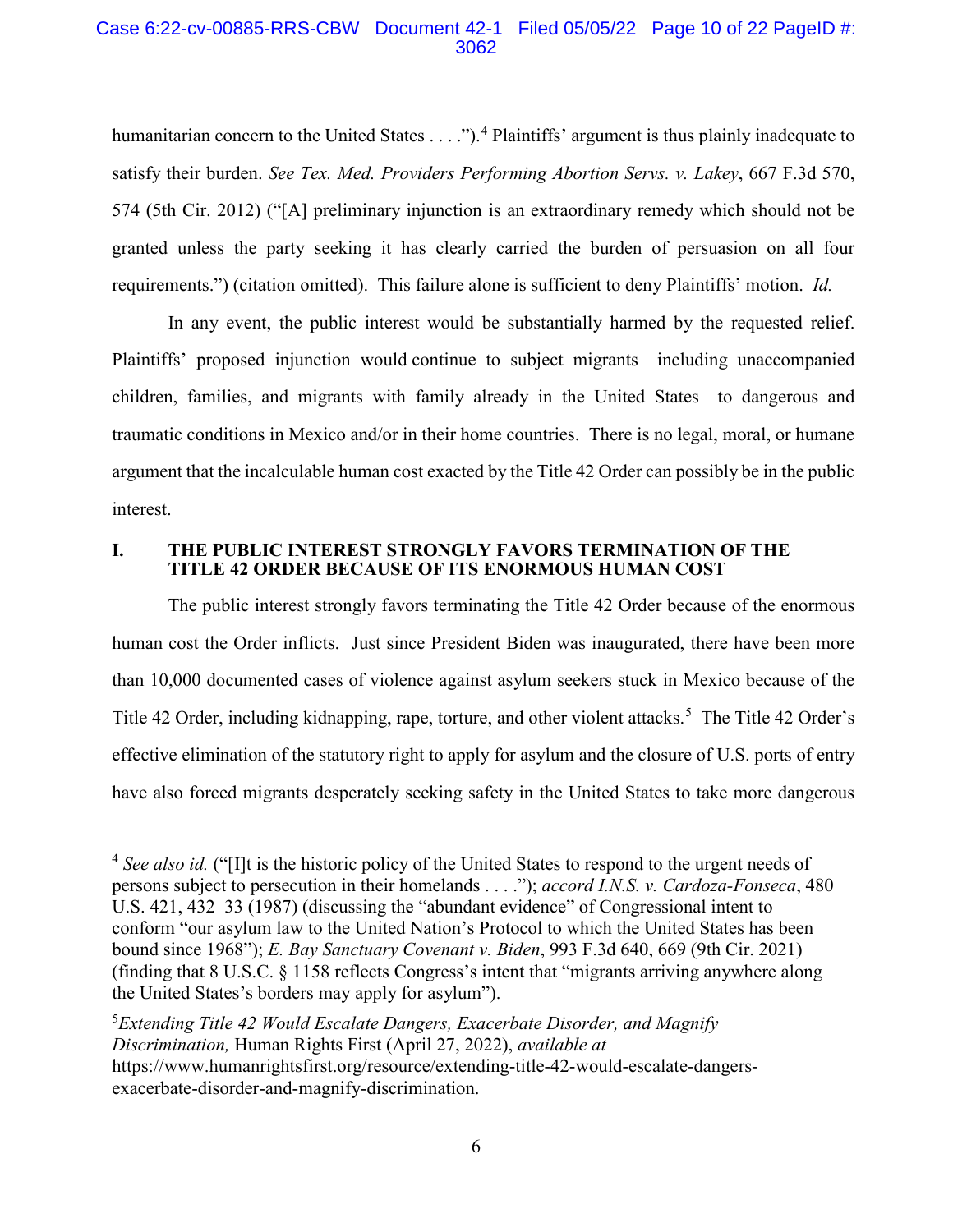### Case 6:22-cv-00885-RRS-CBW Document 42-1 Filed 05/05/22 Page 11 of 22 PageID #: 3063

border crossing routes and to cross multiple times for the chance to request asylum; last year, at least [6](#page-10-0)50 migrants died trying to enter the United States from Mexico—a record high.<sup>6</sup> Because so many asylum seekers already have family here, moreover, the consequences of their fate and treatment deeply affect individuals and communities throughout the United States as well. Given these enormous human costs, the public interest weighs heavily in favor of ending the Title 42 Order.

When evaluating whether an injunction against the federal government will disserve the public interest, the impact that the requested relief will have on the general public is central to the Court's analysis. *Chambless Enter. LLC v. Redfield*, 508 F. Supp. 3d 101, 123 (W.D. La. 2020). Both the Supreme Court and the Fifth Circuit have emphasized the importance of considering the broader consequences of an injunction on nonparties when weighing the public interest. *See Winter v. Nat. Res. Def. Council*, 555 U.S. 7, 24 (2008) ("[C]ourts of equity should pay particular regard for the public consequences in employing the extraordinary remedy of injunction.") (citing *Weinberger v. Romero-Barcelo*, 456 U.S. 305, 312 (1982)); *Miss. Power & Light Co. v. United Gas Pipe Line Co.*, 760 F.2d 618, 625–26 (5th Cir. 1985) (noting "judicial concern about the impact of legal decisions on society as a whole" and looking "beyond the immediate interests of the named litigants" when considering the public interest). $<sup>7</sup>$  $<sup>7</sup>$  $<sup>7</sup>$ </sup>

Furthermore, in analyzing the public interest and balance of the equities, this Court has repeatedly recognized the significant weight accorded to the health and wellbeing of migrants. *See* Report and Recommendation, *Dada v. Witte*, No. 1:20-CV-00458, 2020 WL 5510706, at \*12 (W.D. La. Apr. 30, 2020) (recommending release of detained immigrants because of grave "potential

 $\overline{a}$ 

<span id="page-10-0"></span><sup>6</sup> *See* Priscilla Alvarez, *At Least 650 Migrants Died Crossing the US-Mexico Border, the Most Since 2014, International Agency Says*, CNN (Dec. 9, 2021), *available at*

https://www.cnn.com/2021/12/09/politics/migrants-dying-crossing-us-mexico-border/index.html (reporting on data from the International Organization for Migration, which began documenting such deaths in 2014).

<span id="page-10-1"></span> $<sup>7</sup>$  To be sure, the impact of Plaintiffs' requested injunction on the parties is relevant to the Court's</sup> analysis. *See Nken*, 556 U.S. at 435 (in the stay context, noting that the harm to the opposing party and the public interest "merge when the Government is the opposing party"). Defendants have catalogued the harms likely to occur if Plaintiffs' requested injunction is granted, *see* Opp. at 42– 44, and such threatened injuries tip the public interest against Plaintiffs.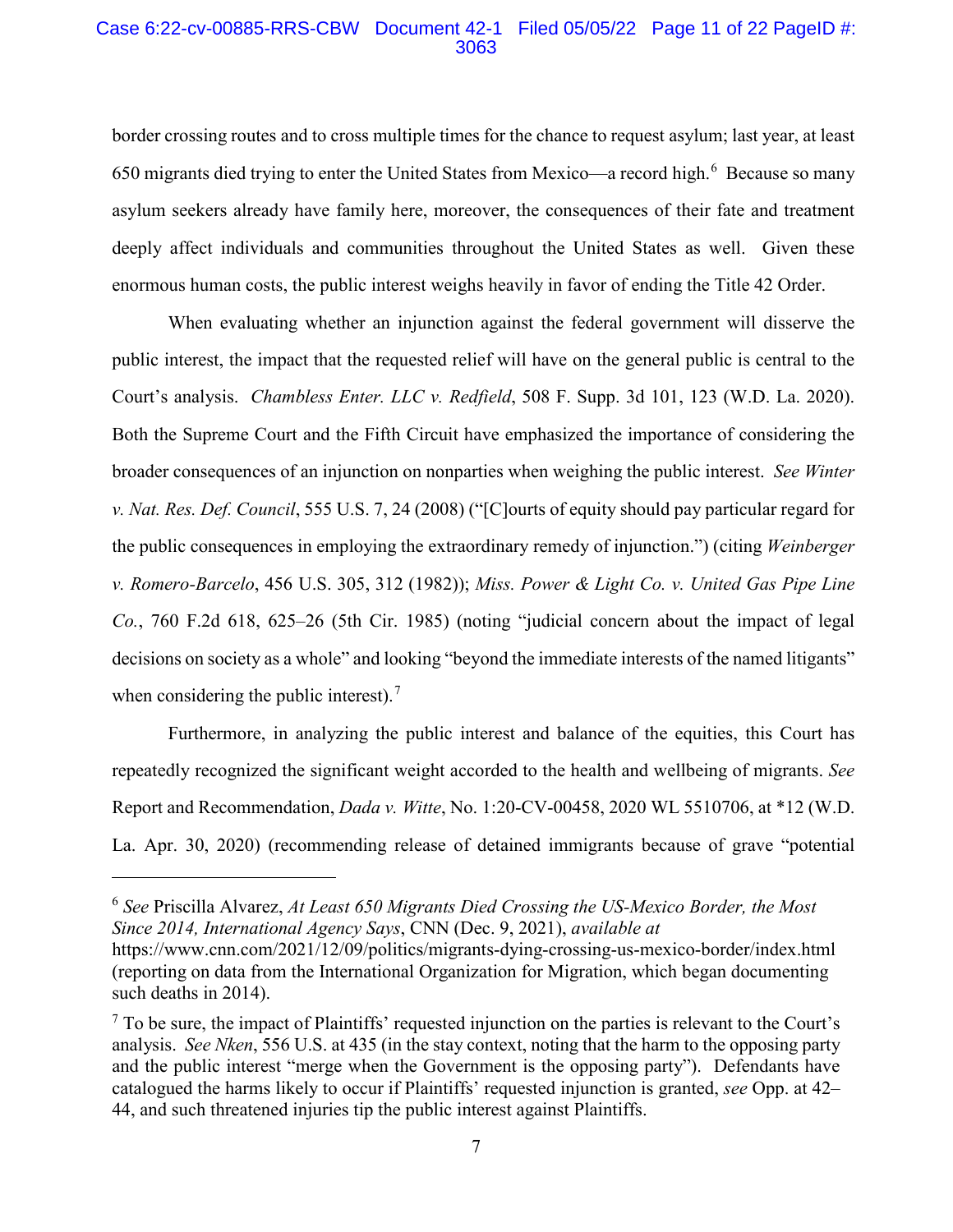#### Case 6:22-cv-00885-RRS-CBW Document 42-1 Filed 05/05/22 Page 12 of 22 PageID #: 3064

injuries" including "illness, discomfort, and pain"), *adopted in part, rejected in part by* 2020 WL 2614616, at \*1 (W.D. La. May 22, 2020); Report & Recommendation, *Peregrino Guevara v. Witte*, No. 6:20-CV-01200, 2020 WL 6940814, at \*10 (W.D. La. Nov. 17, 2020) (recommending grant of temporary restraining order to release detained immigrant because of the risk of illness and "permanent injuries, disabilities, or death"), *adopted by* 2020 WL 6929700 (W.D. La. Nov. 24, 2020).

Here, Plaintiffs seek to require the federal government to continue enforcing the Title 42 Order and to categorically expel asylum seekers indefinitely without giving them the opportunity to which they are statutorily entitled—to seek asylum and other immigration relief. It is beyond dispute that the injunction sought by Plaintiffs would result in the expulsion of thousands of individuals to countries where they are likely to face substantial harm, thus condemning them to physical harm, suffering, sexual assault, and possibly death. The public's interest, including that of the thousands of vulnerable migrants whom *amici* represent and advocate for, weighs decidedly against Plaintiffs' requested injunction.

#### <span id="page-11-0"></span>**A. The Title 42 Order Subjects Asylum Seekers to Kidnapping, Rape, Extortion, Torture, and Family Separation.**

As noted above, the Supreme Court has recognized a strong public interest in ensuring that migrants are not deported to "countries where they are likely to face substantial harm." *Nken*, 556 U.S. at 436. Similarly, Congress declared in the Refugee Act of 1980—which created the modern asylum process—that "it is the historic policy of the United States to respond to the urgent needs of persons subject to persecution in their homelands." Pub. L. No. 96-212, § 101(a), 94 Stat. 102.

The public interest in providing humanitarian protection to migrants fleeing persecution and in ensuring the United States' compliance with its domestic and international law obligation of *nonrefoulement* applies with particular force in this case. As the following stories demonstrate, the Title 42 Order consigns vulnerable migrants either to abuse in their home countries or to Mexican border cities where cartels and gangs—sometimes abetted by Mexican authorities—intentionally target migrants for kidnapping, rape, extortion, and torture, in direct contravention of the public interest.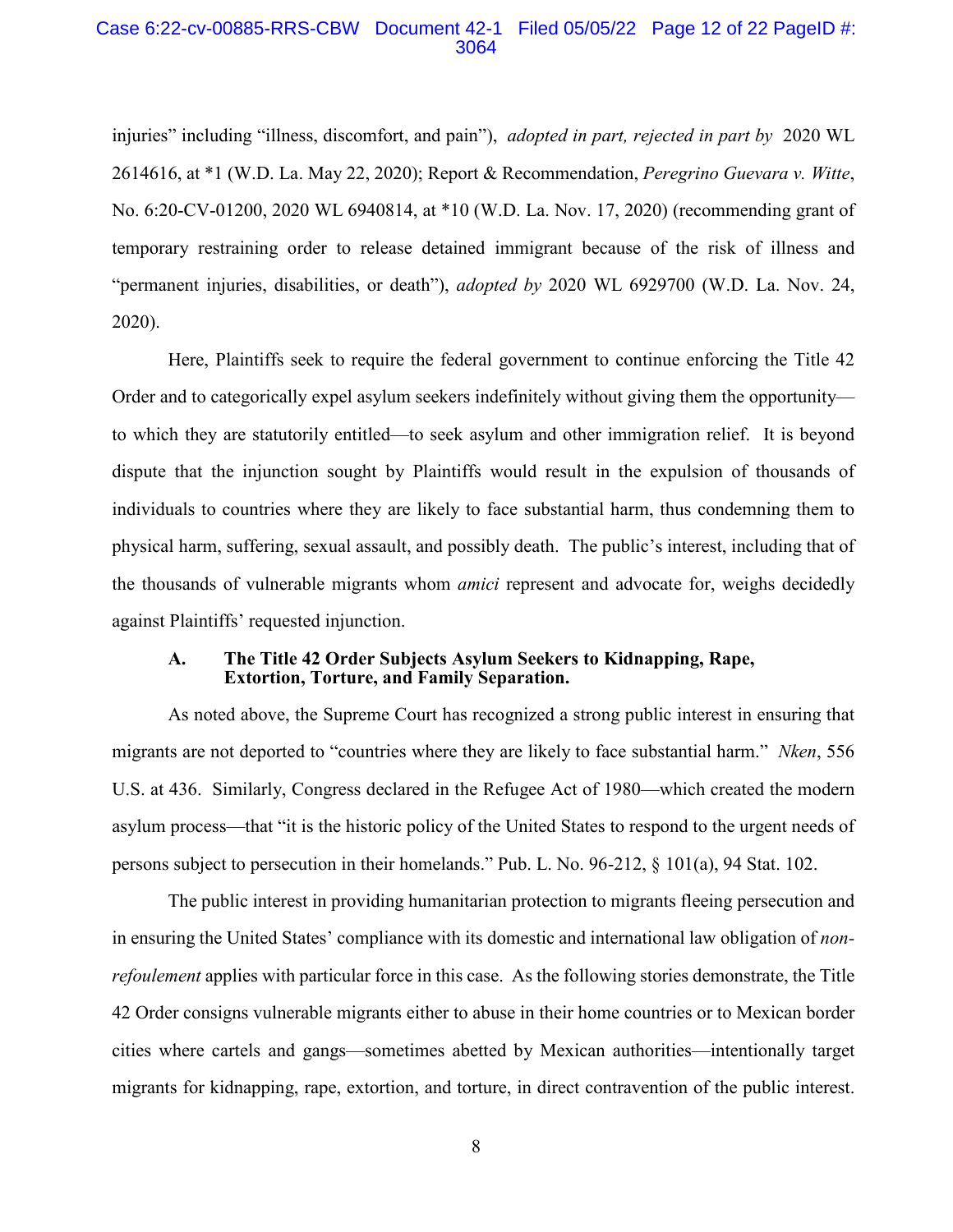### Case 6:22-cv-00885-RRS-CBW Document 42-1 Filed 05/05/22 Page 13 of 22 PageID #: 3065

The Title 42 Order has also served as an engine of government-sanctioned family separation, inflicting widespread harm as families have been separated by gang violence, deprivation and hardship, and the federal government itself. Given the trauma and dangers that migrants suffer upon their expulsion, denying Plaintiffs' requested injunction is overwhelmingly in the public interest.

#### **The Public Interest Is Furthered by Not Sending Migrants to Places**  1. **Where They Risk Substantial Harm.**

Organized gangs in Mexico commonly abuse migrants expelled under the Title 42 Order, especially those who are most vulnerable. Not only are individuals expelled from the United States easily identifiable, but many lack the resources to protect themselves, such as access to even the most basic shelter. Denied the opportunity to seek refuge under U.S. law, they are faced with the Hobson's choice of remaining in Mexico—vulnerable to exploitation, violence, and death—or returning to their home countries, which often presents an even graver threat to their safety.

Gabriel,<sup>[8](#page-12-0)</sup> for example, fled his home country of Honduras with his wife and three young children after gangs killed three of his wife's siblings, tried to kill his brother, burglarized Gabriel's home, severely beat him after he reported the burglary to the police, and threatened to kill him and his family. Although Gabriel received asylum for himself and his family in Mexico, he was forced to flee yet again when the gangs from Honduras tracked him to Mexico to take revenge. U.S. immigration officials expelled Gabriel, his wife and children, and his brother to Mexico under the Title 42 Order in February 2021. Because they feared for their lives in Honduras, Gabriel's family remained in Mexico, hoping that it would be less dangerous, even though they often went hungry and were repeatedly threatened by gangs. In July 2021, gang members kidnapped Gabriel and his brother for ransom, subjecting both men to physical abuse until they were able to escape.

The story of Gabriel's family is unfortunately typical of many families who have sought protection from persecution in the United States, only to be expelled to hardship and trauma in

 $\overline{a}$ 

<span id="page-12-0"></span><sup>8</sup> *Amici* have used pseudonyms for all individuals whose stories are shared in this brief. Supporting documentation for each story is held by the individual's attorney of record.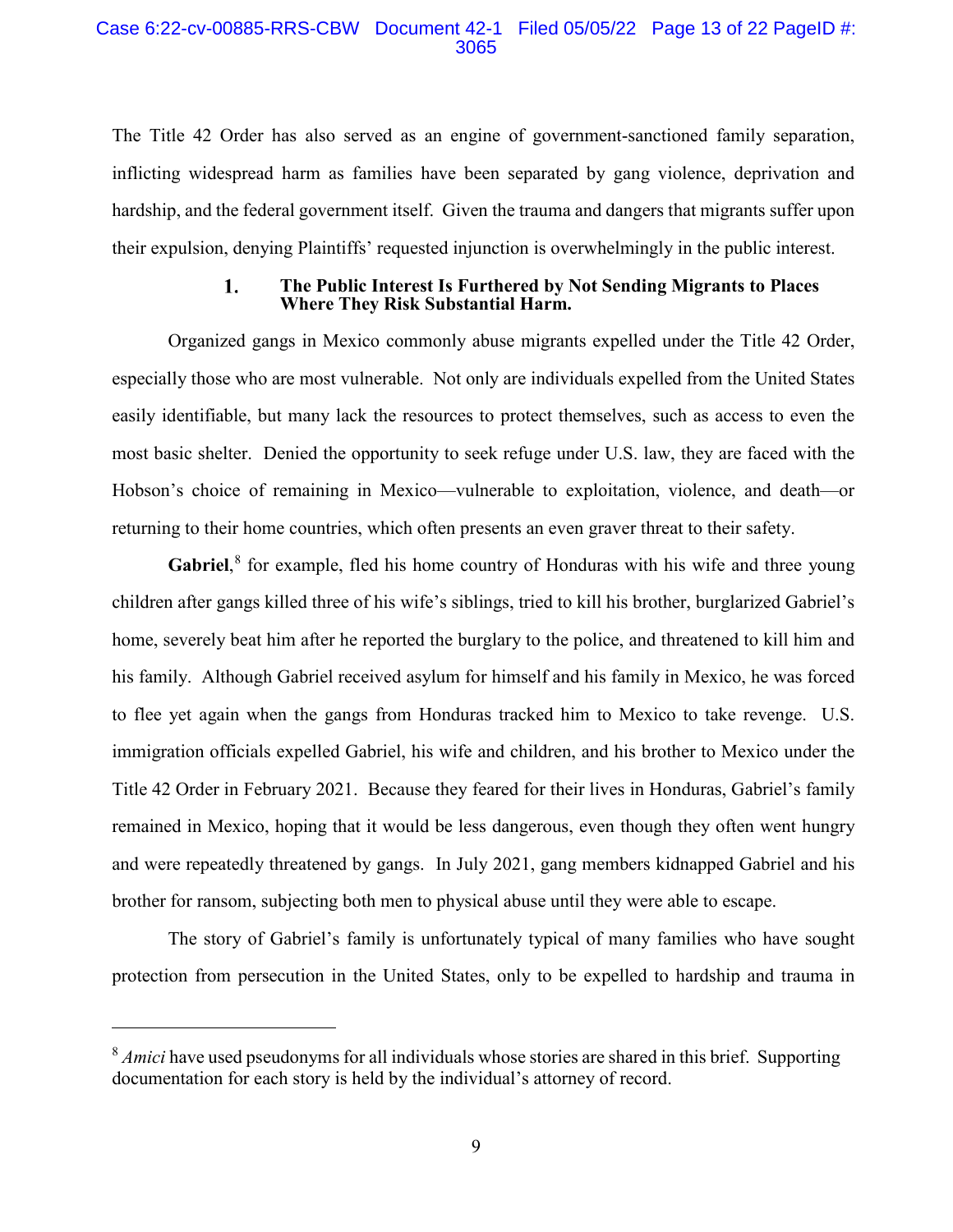#### Case 6:22-cv-00885-RRS-CBW Document 42-1 Filed 05/05/22 Page 14 of 22 PageID #: 3066

Mexico. The abuse these families experience harms the entire family, with lasting repercussions. **Sebastian**, for instance, is a seven-year-old Black Honduran boy who witnessed the violent rape of his mother by a gang after they were expelled to Mexico under the Title 42 Order. When Sebastian's mother later turned to the Mexican police for help, the police taunted Sebastian's mother, asking how much she would charge to give them a turn. As advocates have documented, Mexican authorities are known to discriminate against migrants, especially Black migrants.<sup>[9](#page-13-0)</sup> Sebastian's post-traumatic stress and depression endure, and he has repeatedly told his mother that he wants to die. $10$ 

The experiences of **Luz**, a sixteen-year-old girl from Honduras, are similarly agonizing. Luz and her mother fled to the United States because the head of a local gang was trying to force Luz to have a sexual relationship with him. After nearly two months of perilous travel to seek safety in the United States, U.S. border authorities expelled Luz and her mother to Mexico under the Title 42 Order in July 2021. Because they feared what would happen to them if they returned to Honduras, the family remained in Mexico, surviving on little to eat and finding places to sleep on the street and in abandoned homes. While in Mexico, they were assaulted and robbed by Mexican officials attempting to prevent immigrants from approaching the river. In a separate incident, a group of men also attacked them, raping Luz and attempting to rape her mother. The Mexican police refused to provide any assistance. Luz still suffers emotionally and psychologically from her rape, and both

<span id="page-13-0"></span> 9 Nisha Venhat, *Black Immigrants Are Facing Rampant Racism in Mexico While Waiting for US Asylum: "We Have No Choice*,*"* Buzzfeed News (March 27, 2021), *available at* https://www.buzzfeednews.com/article/nishavenkat/black-immigrants-racism-mexico-asylum; *see also Mexico: Abuses Against Asylum Seekers at US Border*, Human Rights Watch (Mar. 5, 2021), *available at* https://www.hrw.org/news/2021/03/05/mexico-abuses-against-asylumseekers-us-border ("Nearly half of those interviewed said Mexican police, immigration agents, or criminal groups targeted them for extortion.").

<span id="page-13-1"></span><sup>&</sup>lt;sup>10</sup> In another instance, **Graciela**, a Honduran mother also expelled under the Title 42 Order with her eight-year-old daughter and six-year-old son, considers herself "lucky" because although she and her children were kidnapped in Mexico after their expulsion, the kidnappers gang-raped her in a separate room so that her children did not have to watch.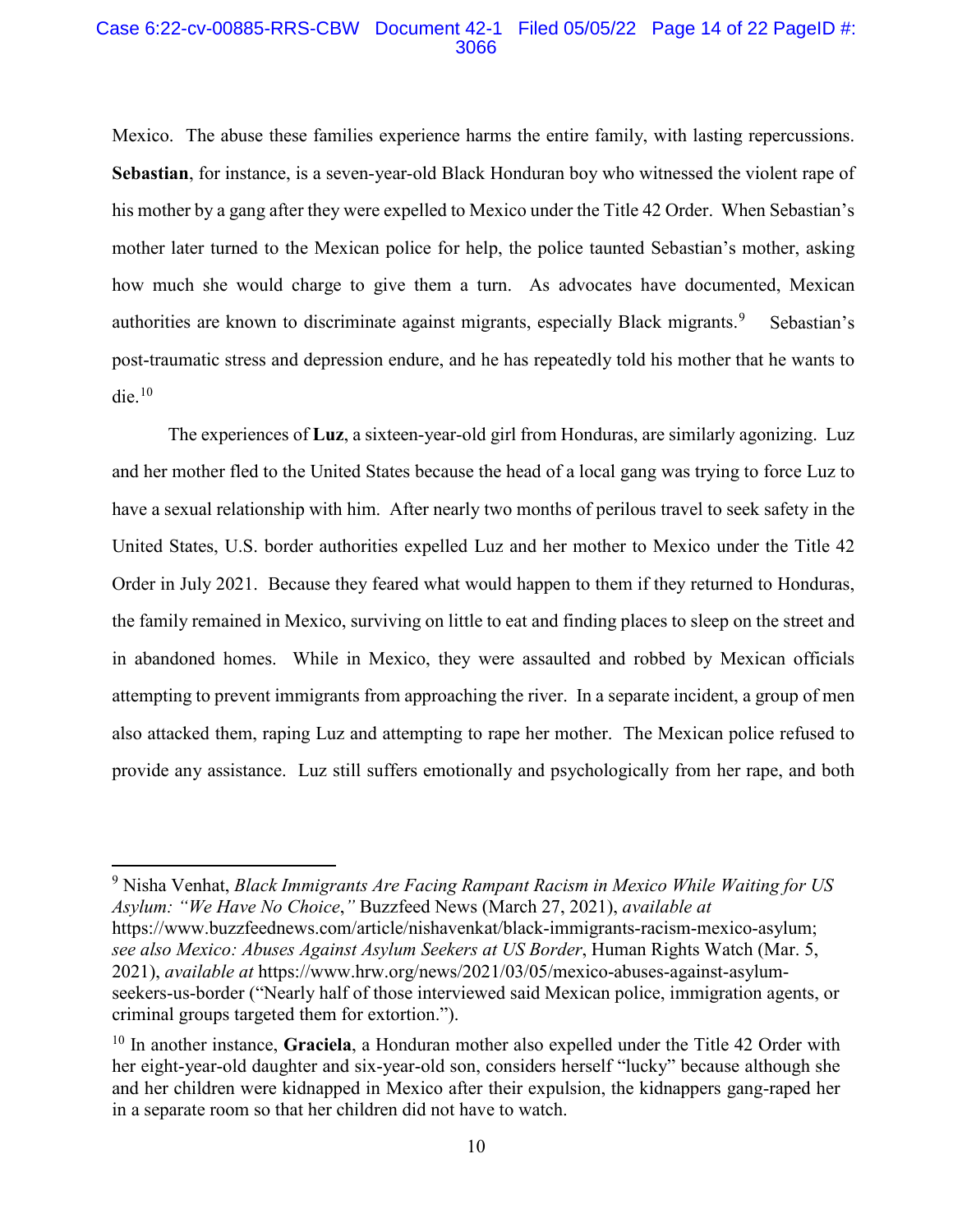#### Case 6:22-cv-00885-RRS-CBW Document 42-1 Filed 05/05/22 Page 15 of 22 PageID #: 3067

she and her mother need therapy to cope with the trauma they experienced in Mexico because of their expulsion.

As these stories illustrate, the Title 42 Order sends families into a nightmare that no one would wish on another human. The public interest weighs in favor of preventing such harm from being imposed upon migrants who merely seek refuge—particularly when COVID-related public health measures have long been relaxed as to every other category of traveler to the United States.

#### **The Public Interest Is Furthered by Policies that Support Family**   $2.$ **Unity.**

The public interest also weighs heavily in favor of ending enforcement of the Title 42 Order because it has too often resulted in the traumatic separation of minor children from their only caregivers. These separations have many proximate causes, including violence in Mexico, the desperation to survive after being expelled, and the actions of U.S. immigration officials. But regardless of their most direct causes, these family separations—and the concomitant trauma inflicted on all family members, especially minor children—could be avoided by ending the Title 42 Order. Family separation "is a highly destabilizing, traumatic experience that has long term consequences on child well-being, safety, and development." *Ms. L. v. Immigration & Customs Enf't*, 310 F. Supp. 3d 1133, 1147 (S.D. Cal. 2018). The public interest favors not only preventing such traumatic harm to families, *see Nken*, 556 U.S. at 436, but also "upholding and protecting" migrants' constitutionally protected right to "family integrity and association while their immigration proceedings are underway." *Ms. L.*, 310 F. Supp. 3d at 1148; *see also Hernandez v. Sessions*, 872 F.3d 976, 996 (9th Cir. 2017) (holding that "preventable human suffering" outweighs "financial concerns" with "little difficulty"); *Chambless Enter. LLC*, 508 F. Supp. 3d at 123 ("any economic harm pales in comparison to the significant loss of lives") (citation omitted). The fact that terminating the Title 42 Orders will prevent countless family separations is an additional reason why doing so is in the public interest.

Indeed, the Title 42 Order all too often results in the expulsion of vulnerable families into the waiting hands of gangs and cartels, which means that gang violence often causes traumatic family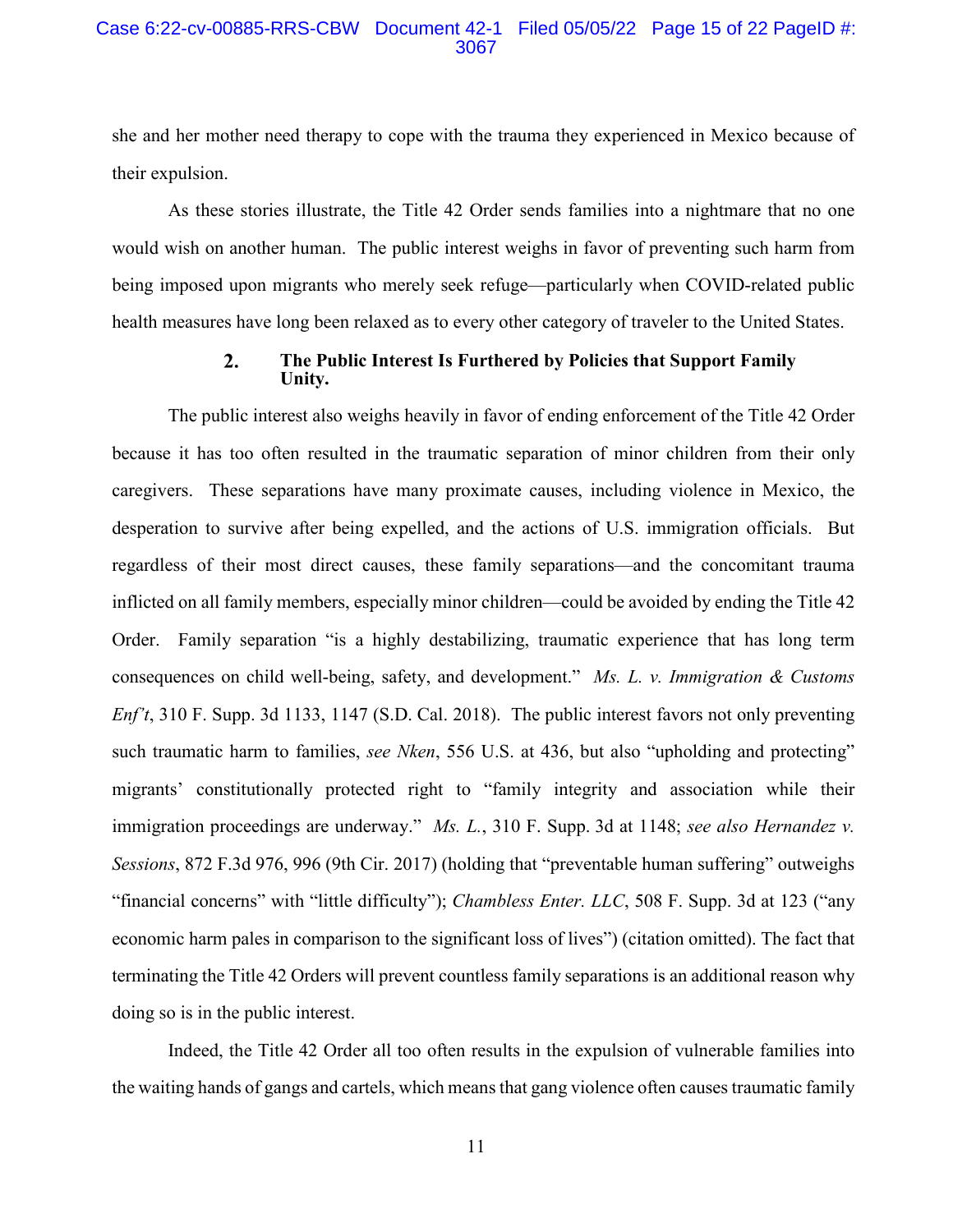#### Case 6:22-cv-00885-RRS-CBW Document 42-1 Filed 05/05/22 Page 16 of 22 PageID #: 3068

separation that harms both parents and children. **Isabel**, for example, was captured along with her husband by the Zetas cartel and separated from her two young daughters, ages four and nine, just hours after she and her family were expelled from the United States. While nearly nine months pregnant, this wife and mother initially fled Honduras with her family after a gang killed two of her brothers—including one who was only fourteen years old—and violently attacked her husband because she told the gang that she could not pay them "protection" money. She felt she had no choice but to leave to save her family.

When Isabel and her family attempted to seek safety in the United States in February 2021, they were expelled by U.S. border officials under the Title 42 Order. Immediately following their expulsion, Isabel's family walked along the riverbank for four hours in search of a safe place to cross, desperate to reach safety. When they finally attempted to cross, they found that the river was quite deep—reaching up to Isabel's husband's chest—so, like any father, he carried their children across the river first. But while her husband was bringing their girls across, a black pick-up truck approached Isabel. Men jumped out of the truck, grabbed Isabel by the hair, and threw her to the ground. When Isabel's husband tried to come to her aid, the gang attacked and subdued him, capturing them both. They were held for ransom in Mexico for over two weeks, while Isabel was nine months pregnant—and with no idea what had happened to their daughters.

The cartel, which threatened constantly to kill Isabel's husband, eventually released Isabel after she begged for the life of her unborn child. She eventually gave birth to her baby girl in a Mexican hospital three weeks after her family had been expelled under the Title 42 Order. Isabel's third daughter, however, weighed only three pounds at birth and required intensive medical care because the cartel had starved Isabel for weeks before her daughter's delivery. When Isabel's husband finally escaped the Zetas and found her and their new baby at the hospital, he was so thin and malnourished that she did not recognize him.

While in the hospital, Isabel and her husband saw one of their daughters on a news program featuring interviews with children who had been "abandoned" at the U.S.-Mexico border. They were subsequently contacted by U.S. immigration officials who accused Isabel of abandoning her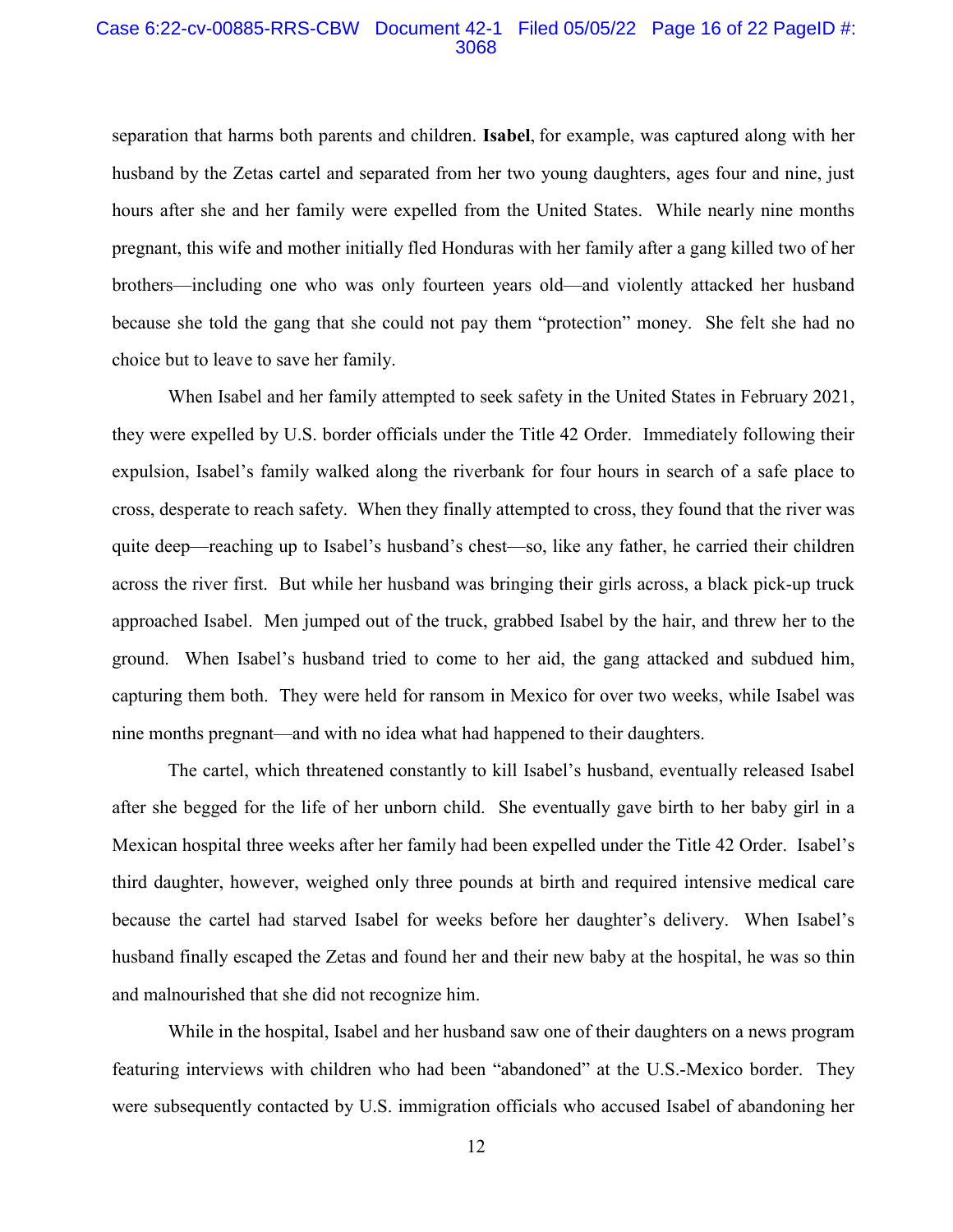#### Case 6:22-cv-00885-RRS-CBW Document 42-1 Filed 05/05/22 Page 17 of 22 PageID #: 3069

children at the border and stated that they could not allow Isabel and her husband to come to the United States to be with their children because of the Title 42 Order. Eventually, Isabel and her husband were granted a humanitarian exception and were allowed to reunite with their daughters.

The hardship and danger that families face after their expulsion to Mexico also predictably cause traumatic family separation. **Javier**, for example, is a sixteen-year-old boy who was forced into labor by a gang in Honduras and, as the only means of escape, fled to the United States with his parents and older brother. In April 2021, Javier's family attempted twice to enter the United States to apply for asylum, but they were expelled both times under the Title 42 Order. The family was returned to extraordinarily dangerous conditions in Mexico: the Mexican police harassed and extorted the family, and they also narrowly escaped an attempted kidnapping by the cartel in Ciudad Juárez. Out of desperation to protect their child, Javier's parents sent him across the border alone to keep him safe. Fortunately, Javier crossed the border safely, after which he was identified as a victim of trafficking because of the labor he had been forced to provide in Honduras, and was taken into custody as an unaccompanied child. Javier remains severely traumatized by the experience.

In addition to family separations wrought by the actions of gangs or by the hardship families suffer in Mexico after being expelled, the practical, day-to-day enforcement of the Title 42 Order has also resulted in family separation. To enforce the Title 42 Order, for example, Border Patrol officers separated **Esperanza**, a thirteen-year-old girl, from her older sister, who had turned eighteen just one day before they presented themselves at the port of entry to apply for asylum. After a hurricane destroyed their home in Honduras and gangs started pursuing Esperanza's sister, the girls' mother had sent them to the United States with their family's entire savings. At the border, CBP officers took Esperanza into custody as an unaccompanied child and expelled her sister—her only caregiver—to Mexico. Esperanza now has only limited contact with her sister, with whom she has been unable to reunite. Esperanza remains distraught over the separation and terrified for her sister.

Beyond separating children from older siblings and other family members, the Title 42 Order has also separated children from their parents. For instance, **Daniel** and his two-year-old daughter were separated from his wife and six-year-old stepson when they attempted to cross the border to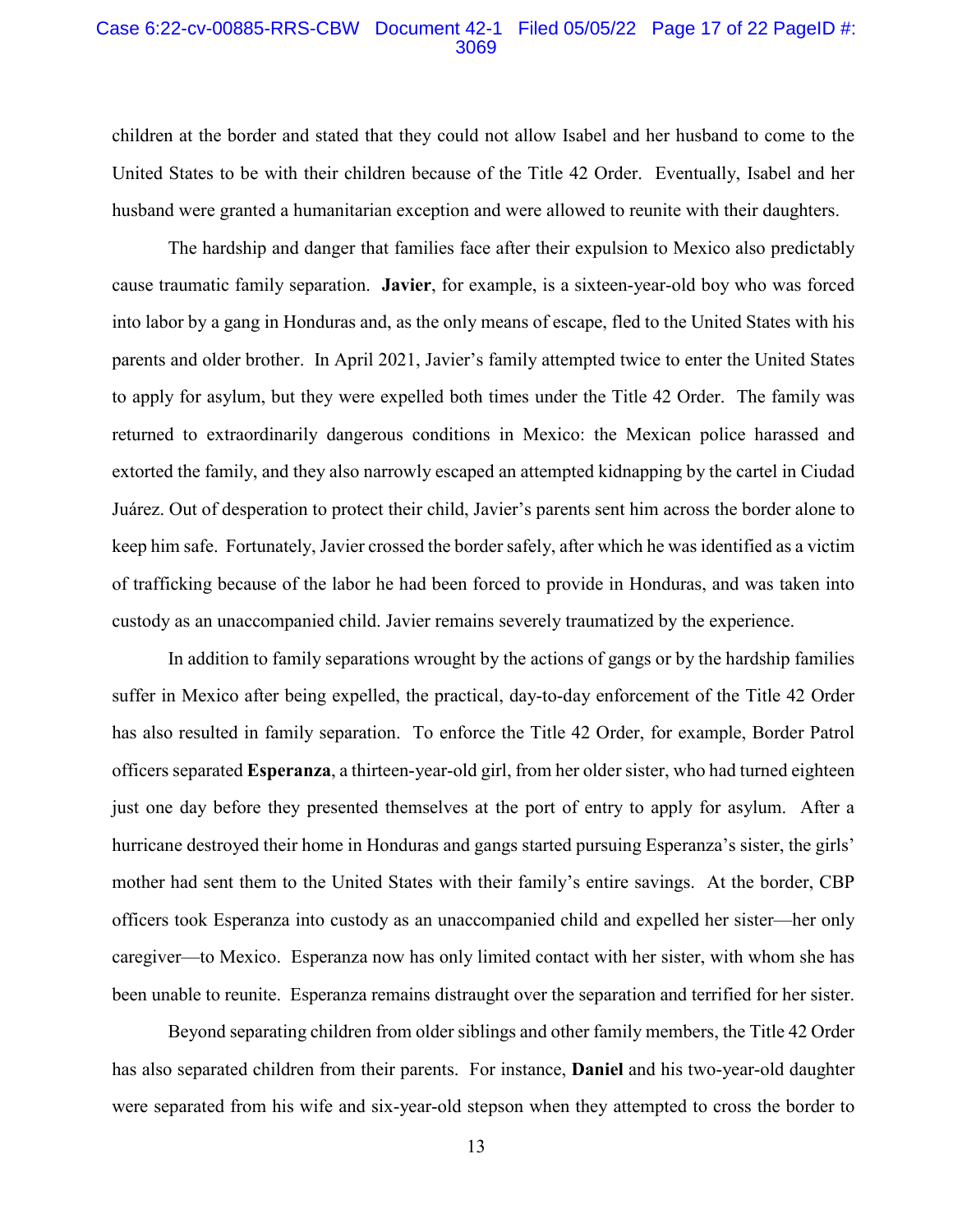#### Case 6:22-cv-00885-RRS-CBW Document 42-1 Filed 05/05/22 Page 18 of 22 PageID #: 3070

apply for asylum in August 2021. CBP admitted Daniel's wife and stepson pursuant to a humanitarian exception, but he and his toddler were expelled. Daniel and his daughter were forced to stay in a crowded migrant shelter in a dangerous neighborhood in Tijuana while his wife and stepson were able to connect with extended family members in Virginia. The separation from her mother has been severely traumatic for Daniel's two-year-old daughter, who has lost weight, suffers from numerous health issues, and displays extreme emotional swings from disconnect or withdrawal to tantrums where she cries hysterically, begging for her mother. Daniel feels powerless to alleviate her trauma.

The experience of **Marisa** and her separation from her children is equally harsh. After her husband was killed, Marisa fled El Salvador with her eleven- and fifteen-year-old sons to protect them. They went directly to the border but were quickly expelled under the Title 42 Order. After facing the conditions in Mexico, they attempted to enter the United States a second time. On this second attempt, Marissa and her children spent seven hours wading through the river, then another hour walking, as Marisa bled from a wound on her stomach from a recent surgery. Along this journey, they were stopped by local sheriffs' deputies, who handed the family over to CBP officials. Despite showing her children's birth certificates, Marisa was accused of trafficking her own children and then expelled under the Title 42 Order while her children were taken from her and put into custody. After she was expelled, Marisa was taken into custody by the Mexican federal police and handed over to the cartels, who subjected her to extensive sexual, physical, and psychological abuse. The cartels tied her up and left her for dead with several other women, and she survived only because she found her way to safety after walking through the desert for days without water or food.

Although each of these families has suffered, and continues to suffer, trauma under the Title 42 Order in their own unique way, the substantial harm of family separation is common to them all and stems directly from the ordinary operation of the Title 42 Order. The public interest weighs heavily in favor of ending the continued mass, summary expulsions under the Title 42 Order, and the Court should decline Plaintiffs' request to subject more vulnerable families to harm and the trauma of family separation.

14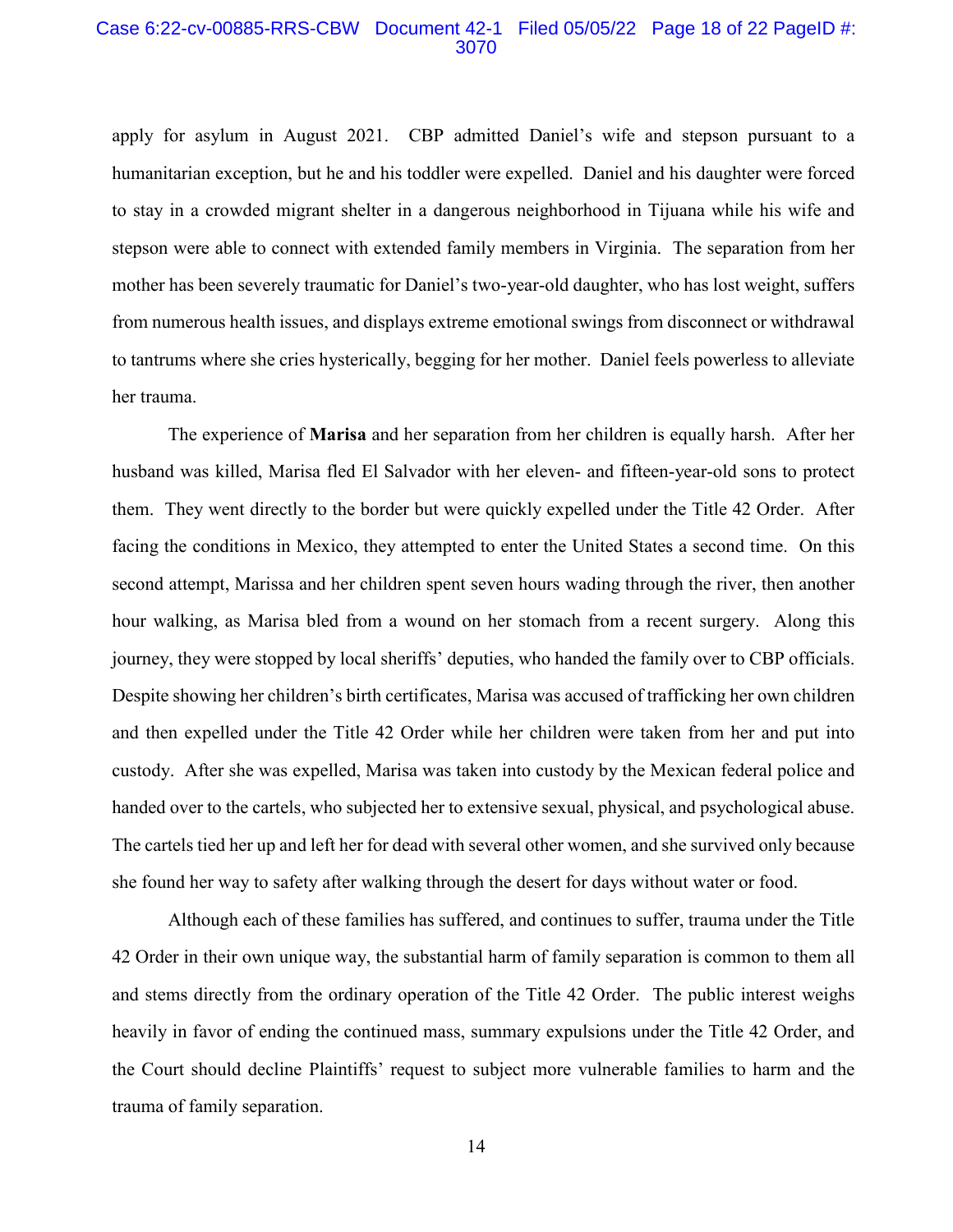#### **B. Ending the Title 42 Order is Also In the Public Interest Because It Would Prevent Further Unnecessary Traumatization of Unaccompanied Children.**

<span id="page-18-0"></span>Ending the Title 42 Order is also in the public interest because it would ensure that unaccompanied migrant children are treated humanely and permitted to access unique rights expressly granted to them under U.S. law. Indeed, treatment of those children provide an even more acute illustration of the harms the Title 42 Order inflicts on those most vulnerable.

The story of **Nicolás** is illustrative. For years as he was growing up in Honduras, Nicolás was persecuted because of his sexual orientation. As he faced increasing threats on his life and safety, he fled his home at the age of 17, embarking on a 2,000-mile journey to seek the safety of the United States. As he neared the U.S. border and prepared to request asylum, however, Nicolás was kidnapped in a Mexican border city by members of an organized crime cartel. Although Nicolás was able to escape his captors and make it to the border, where he requested asylum, the federal government detained him and scheduled him for an expulsion flight back to Honduras. It was only because the flight was delayed for several days due to Hurricane Hanna that an attorney called U.S. immigration officials in time to inquire on his behalf. Through her advocacy, she persuaded the government to transfer Nicolás—as well as his cellmate, another Honduran boy booked onto the same expulsion flight—into the custody of the Office of Refugee Resettlement ("ORR"), a subagency of the U.S. Department of Health and Human Services, as unaccompanied children. Nicolás was later united with a sponsor in the United States who provided care for him as he pursued asylum. With the help of *pro bono* legal counsel, an asylum officer found that Nicolás was indeed entitled to asylum. He is now beginning his life in the United States, free from violence and persecution.

But for the stroke of luck that allowed him to prove he qualified for asylum, Nicolás's story is not otherwise unique. Many other children have fled violence and persecution in their home countries to seek security in the United States, only to be further traumatized on their perilous journeys to the U.S. border. **Samuel** fled his hometown in Mexico at the age of 15 after being repeatedly targeted by an organized crime cartel for his refusal to join the gang. Samuel was pursued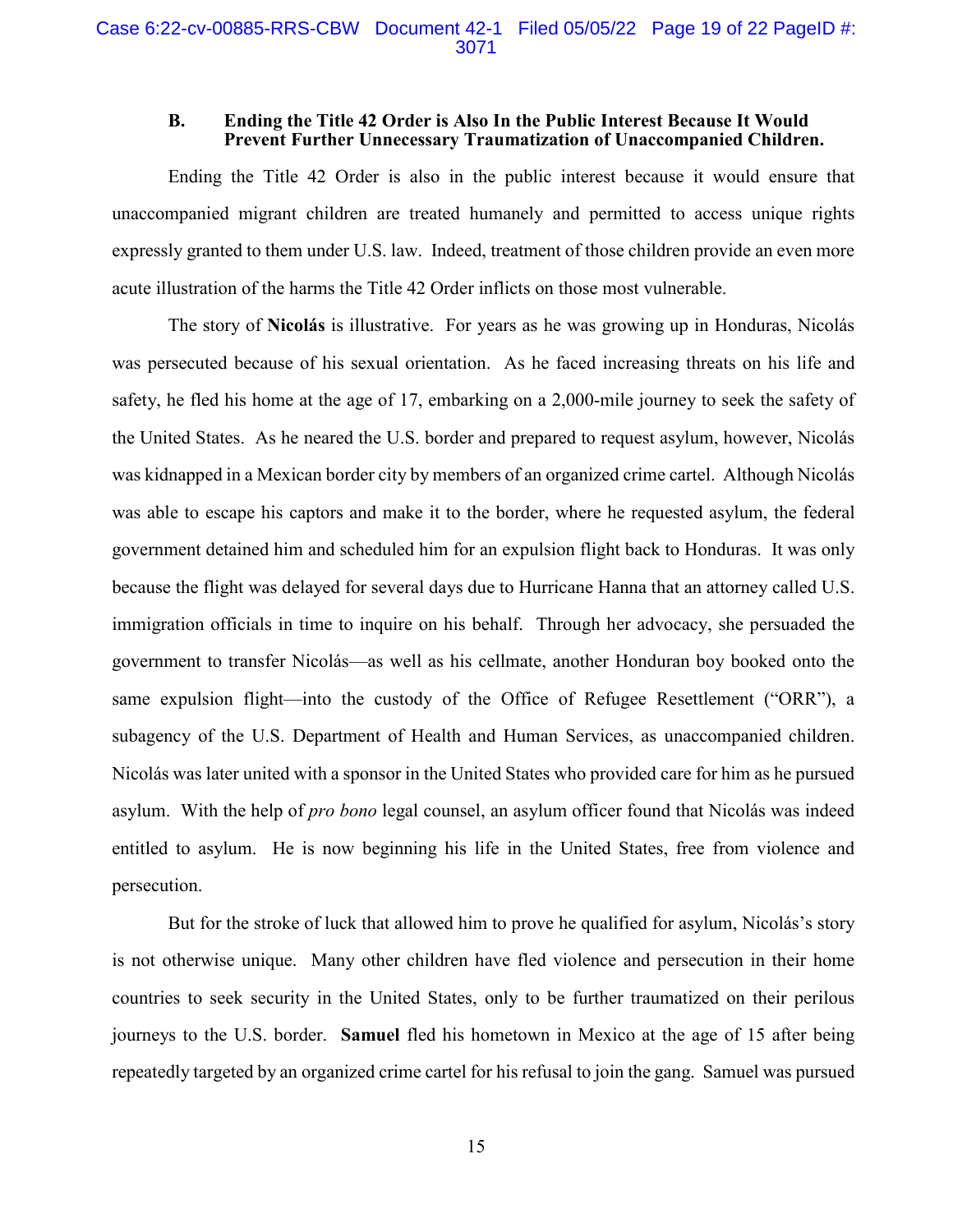#### Case 6:22-cv-00885-RRS-CBW Document 42-1 Filed 05/05/22 Page 20 of 22 PageID #: 3072

by the cartel even while on his journey to the United States, and was kidnapped by cartel members in a border city as he prepared to ask for asylum. He, like Nicolás, was fortunate to escape and ultimately made it to a port of entry where he requested asylum. **Nora** and **Alma** fled their home countries in Central America at the age of 16 after being repeatedly sexually assaulted and tortured by cartel members. Both Nora and Alma were targeted by gangs on their journeys north, and were attacked and sexually assaulted before reaching the United States.

Because of Defendants' exception from the Title 42 Order at the time for unaccompanied children, Nicolás, Samuel, Nora, Alma, and some others have been able to pursue their asylum claims in the United States with the assistance of legal counsel rather than being returned to the violence and persecution they had escaped. But many have not been so fortunate. For example, under the prior administration, thousands of such children were turned back at the border or expelled without being given an opportunity to request asylum or to access any of the rights Congress specially created for them.[11](#page-19-0) *See P.J.E.S.*, 502 F. Supp. 3d at 509 (more than 2,000 unaccompanied children were expelled under the Title 42 Order between April and July 2020). In some cases, U.S. officials returned children to the country from which they fled; in others, the government expelled children to Mexico where the children had already encountered violence on their journey to the United States. Whatever the outcome, however, the circumstances for these children were dire.

For example, **Isaías**, a 15-year-old from Honduras, fled his home after he received death threats from gang members who had repeatedly targeted his family. When he presented himself to U.S. immigration officials last summer to apply for asylum, Isaías was detained and later placed on a plane. Isaías thought would be traveling to New York to reunite with a family member and was devastated to realize upon landing that he had been flown back to the very country he had just fled.

<span id="page-19-0"></span> 11 Hamed Aleaziz, *Border Officials Turned Away Unaccompanied Immigrant Children More Than 13,000 Times Under Trump's Pandemic Policy*, BuzzFeed News (Oct. 28, 2020), *available at* https://www.buzzfeednews.com/article/hamedaleaziz/border-officials-turned-awayunaccompanied-immigrants (reporting that there were more than 13,000 encounters with unaccompanied children, resulting in expulsions under the Title 42 Order through October 2020).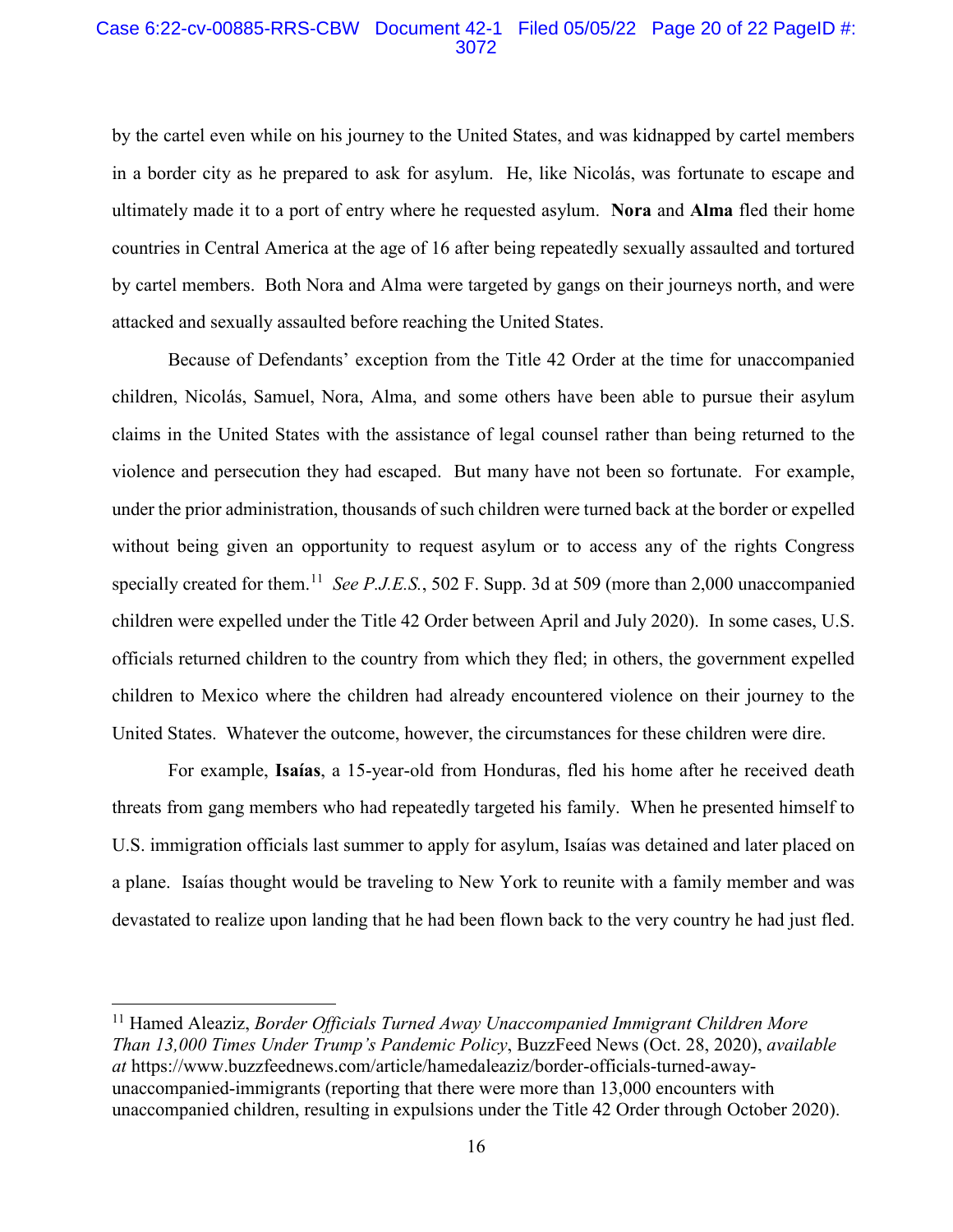#### Case 6:22-cv-00885-RRS-CBW Document 42-1 Filed 05/05/22 Page 21 of 22 PageID #: 3073

Since being returned to Honduras, Isaías has been pursued by the same gang members who had threatened to kill him.

**Pablo** had a similar experience. He left Honduras at the age of 13 after his father was murdered by cartel members. After traveling by himself to the U.S. border to seek asylum, Pablo was detained for several days and then placed on a deportation flight to Honduras. **Mateo** and **Ramón** have a similar story. The sixteen- and fourteen-year-old brothers from Mexico fled their home after being repeatedly targeted by local cartels. After one particularly severe attack, which placed the boys in the hospital for over a month, the brothers presented at the U.S. border to seek asylum; they were then expelled back to Mexico.

\* \* \* \* \*

As these and other stories demonstrate, the Title 42 Order has resulted in the return of children and families to the same violence and persecution that drove them to leave their homes and seek protections afforded under U.S. law—without ever having the chance to be considered for humanitarian protection. This is not what Congress intended. *See* 8 U.S.C. §§ 1232(a)(5)(D), 1229a (requiring DHS to place children in immigration proceedings, where they can seek all forms of immigration relief available to them, before they can be removed from the United States). Nor is it in accordance with the public interest in ensuring that their government is not returning individuals "to the countries where they are likely to face substantial harm." *Nken*, 556 U.S. at 436; *accord Leiva-Perez v. Holder*, 640 F.3d 962, 971 (9th Cir. 2011) (finding public interest weighs in favor of a stay where the migrant argued for the public interest in "ensuring that we do not deliver [individuals seeking asylum] into the hands of their persecutors"). Given this interest, and the humanitarian concerns central to immigration policy, *see Arizona v. United States*, 567 U.S. 387, 395–96 (2012) (noting that the enforcement of "immigration policy can affect," among other things "human concerns"), the public interest is decidedly in favor of terminating the Title 42 Order.